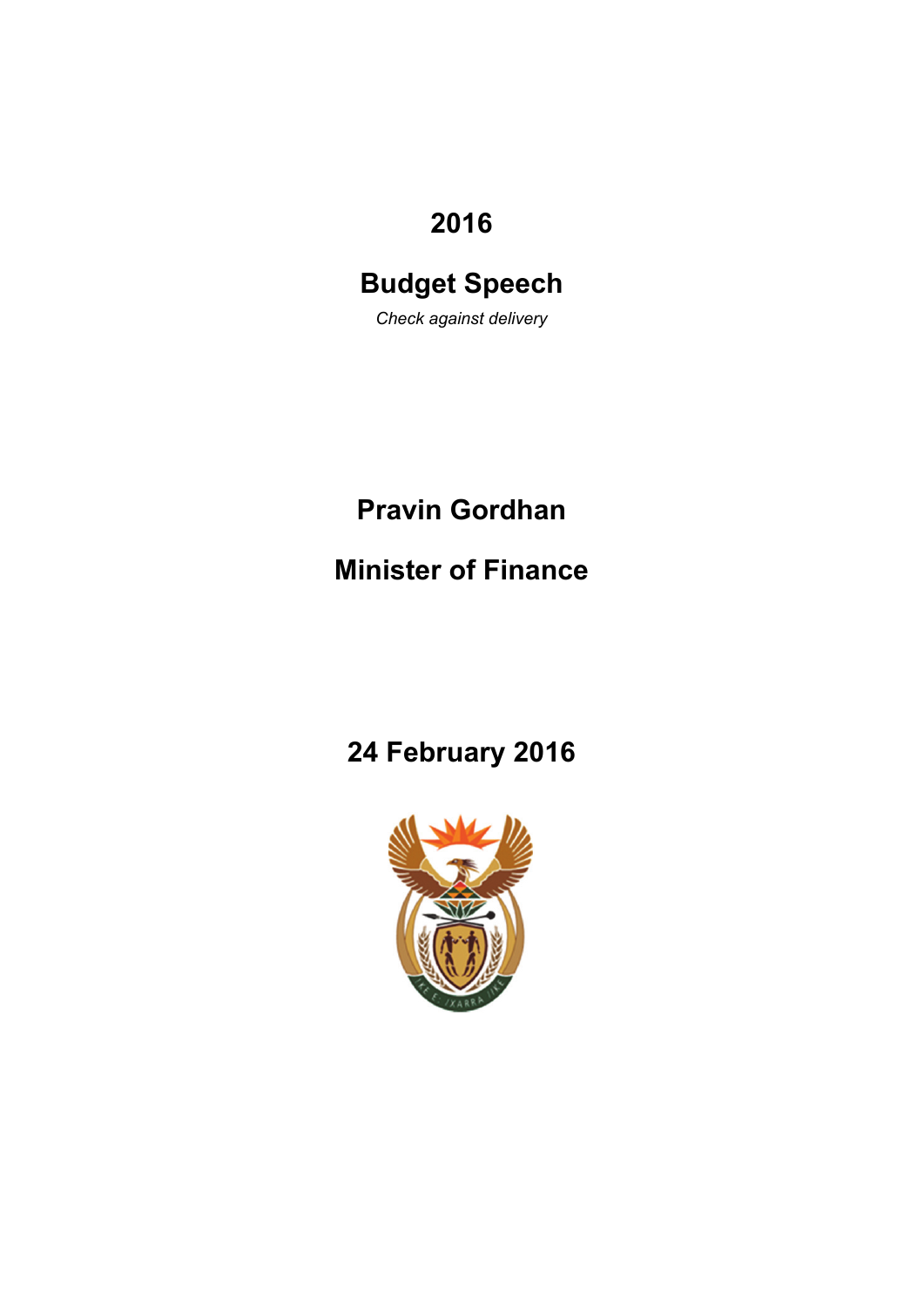2016 Budget Speech

ISBN: 978‐0‐621‐44246‐5 RP: 17/2016 

To obtain copies please contact:

Communications Directorate National Treasury Private Bag X115 Pretoria 0001 South Africa

Tel: +27 12 315 5944 Fax: +27 12 406 9055 Budget documents are available at: www.treasury.gov.za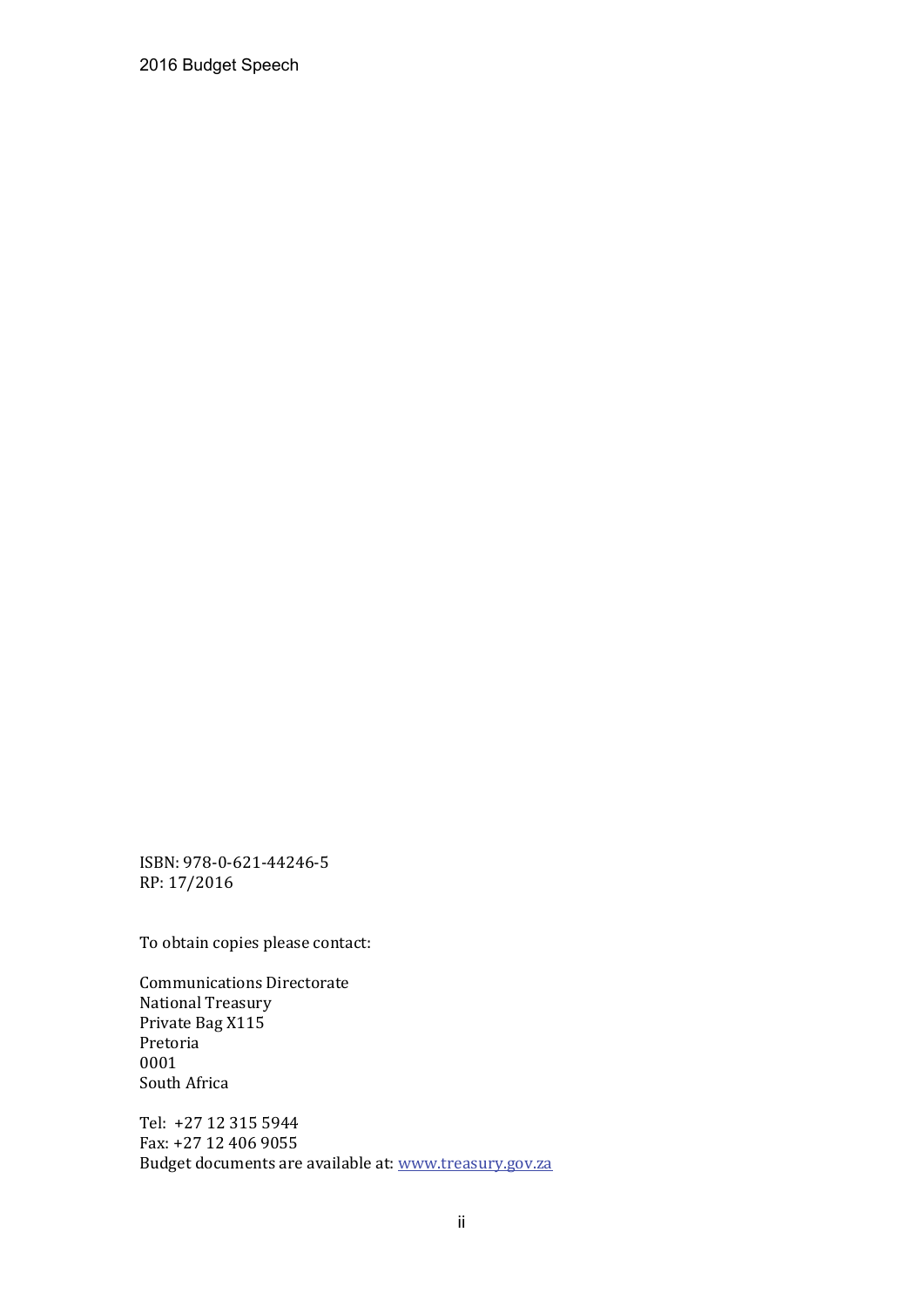Honourable Speaker Mister President Mister Deputy President Cabinet Colleagues and Deputy Ministers Governor of the Reserve Bank MECs of Finance Fellow South Africans

I have the honour to present the 2016 Budget of President Zuma's second administration.

We do so in a spirit of frankness, both about our challenges and the opportunity to turn our economy's direction towards hope, confidence and a better future for all.

Low growth, high unemployment, extreme inequality and hurtful fractures in our society – these are unacceptable to all of us.

I have a simple message. We are strong enough, resilient enough and creative enough to manage and overcome our economic challenges.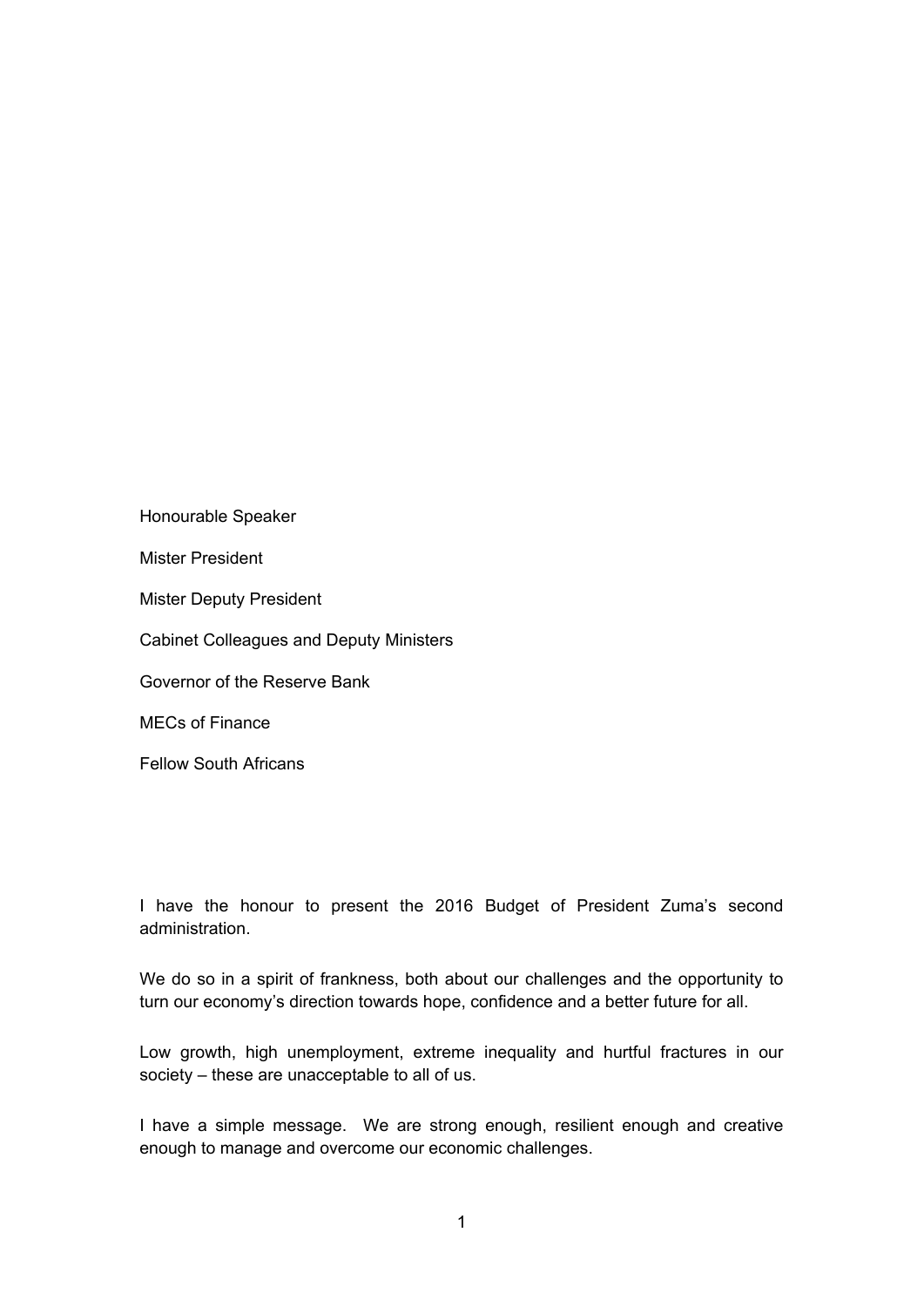All of us want jobs, thriving businesses, engaged professionals, narrowing inequality, fewer in poverty.

All of us want a new values paradigm, a society at peace with itself, a nation energised by the task of building stronger foundations for our future society and economy.

We want our government to function effectively, our people to work in dignity, with resources for their families, decent homes and opportunities for their children.

We want to see progress throughout our land, in agriculture, manufacturing, mining, construction, tourism, science and research, sport and leisure, trade and commerce.

It is within our grasp to achieve this future.

It requires bold and constructive leadership in all sectors, a shared vision, a common purpose, and the will to find common ground. Above all we need action, not just words.

Let us unite as a team, sharing our skills and resources, building social solidarity, defending the institutions of our democracy and developing our economy inclusively.

We do have a plan, to:

- Manage our finances in a prudent and sustainable way,
- Re-ignite confidence and mobilise the resources of all social partners,
- Collectively invest more in infrastructure to increase potential growth,
- Give hope to our youth through training and economic opportunities,
- Protect South Africans from the effects of the drought,
- Continuously improve our education and health systems,
- Accelerate transformation towards an inclusive economy and participation by all,
- Strengthen social solidarity and extend our social safety net.

The Budget rests on the idea of an inclusive social contract, encompassing an equitable burden of tax and a progressive programme of expenditures.

The Budget relies on institutions of good governance and a public ethic that values honesty and fairness.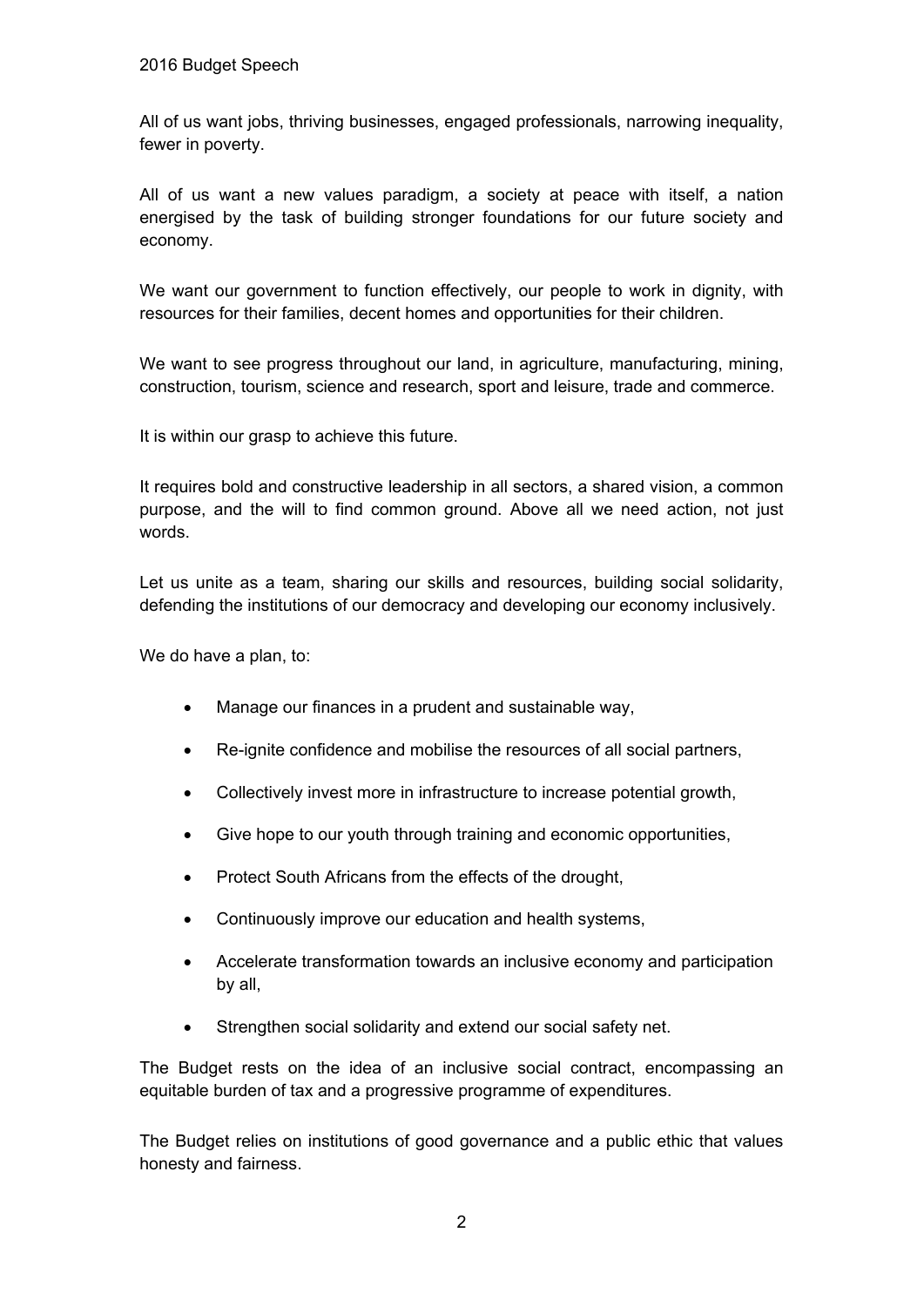If we act together, on these principles, as public representatives, civil servants, business people, youth, workers and citizens, we can overcome the challenges of tough economic times and difficult adjustments.

In acting together we can address declining confidence and the retreat of capital, and we can combat emerging patterns of predatory behaviour and corruption.

We are conscious of the difficulties we face. Our resilience as a nation, black and white, can propel us to a better future if we make the right choices.

Honourable Speaker, I hereby table before the House:

- The 2016 Budget Speech,
- The 2016 Budget Review, including
	- o The fiscal framework,
	- o The revenue proposals, customs and excise duties and estimates of national revenue, and
	- o Our responses to the Budgetary Review and Recommendation Reports,
- The Division of Revenue Bill,
- The Appropriation Bill, and
- The Estimates of National Expenditure.

In addition, I am introducing the Revenue Laws Amendment Bill 2016 to adjust certain provisions regarding to retirement funds, and related matters.

These are our budget proposals, and I look forward to further engagement through the Parliamentary budget process.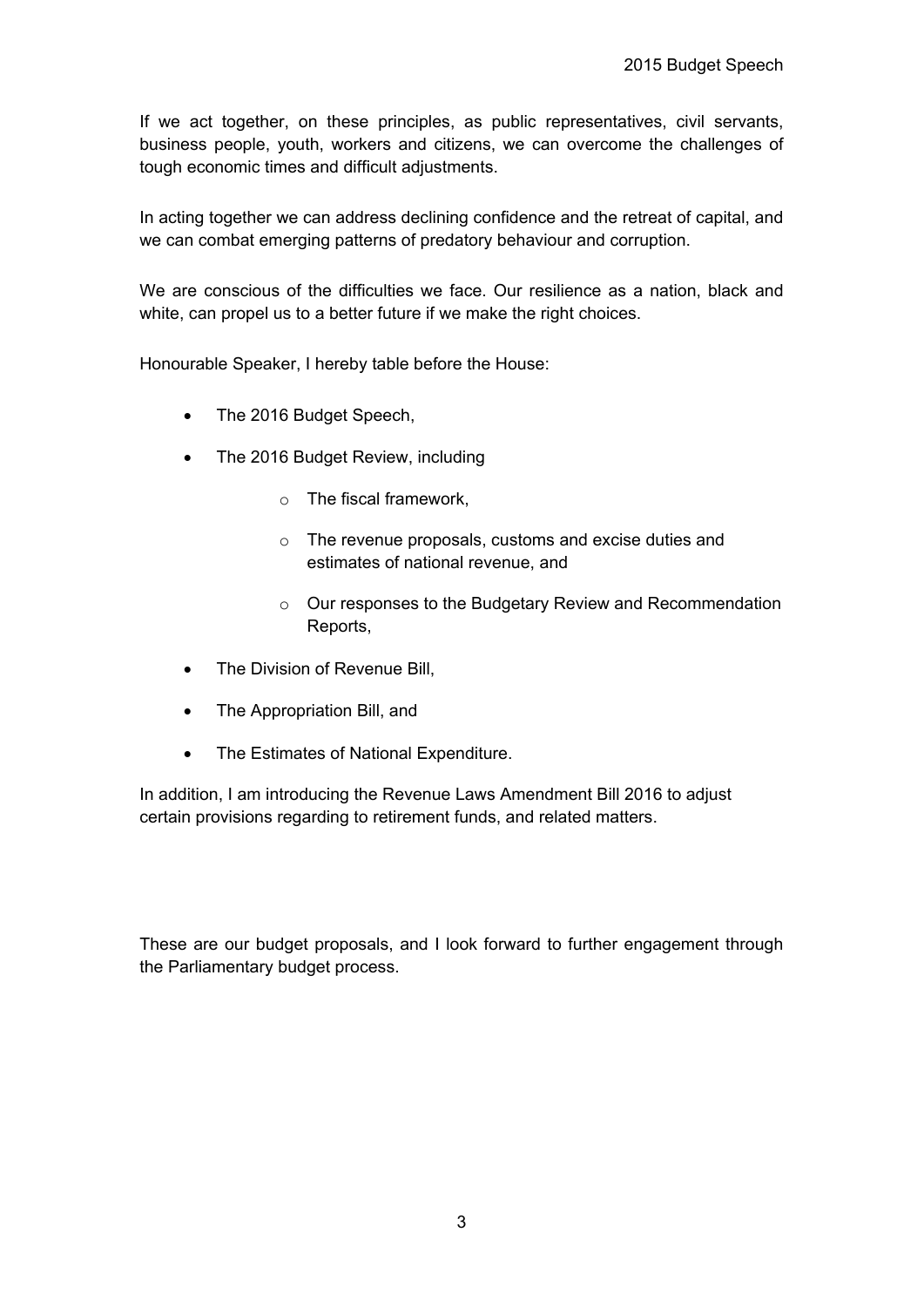# **Overview of the Budget**

Honourable Speaker, the past year has seen a deterioration in the global economy.

In our own region, weaker business confidence coincides with a severe drought, bringing with it rising prices and threats to water supply in many areas.

In addition we are obliged to confront the impact of slow growth on our public finances, while continuing to respond to the expectations of citizens and communities for improved education, reliable local services and responsive public administration.

The combination of multiple demands and constrained resources at times seems overwhelming. How does the state deal with such complexity? What should we prioritise?

As in the past, we have sought advice from citizens. This year, I sought budget pointers on several specific things: What does government do well? What should we stop doing? How can we achieve inclusive growth?

- On what we do well, South Africans have very clear views: Tax administration. And paying social grants.
- What we should stop doing: Corruption and waste. Bailing out state entities.
- How to support inclusive growth: Support for small business. Job opportunities targeting the youth.

I greatly appreciate the response from so many South Africans – over 1500 in all. Mr Faiek Sonday, and Ms Thuli Ngubane are with us today. Mr Sonday's advice was that *"we should build more roads and train routes, because the sooner you get a worker at the desk or machine the more productive the economy will be".* And Ms Ngubane expressed the views of so many tipsters: *"Let our schools' infrastructure be improved so that all schools are conducive to learning. This will ensure that we produce the quality of students that can take our country forward."*

We agree, and indeed these are central priorities of the National Development Plan.

As points of departure for the 2016 Budget, Honourable Speaker, allow me to emphasise several broad principles that flow through our NDP:

 It is a programme for *inclusive growth* – our social programmes, industrial action plan, promotion of agriculture and rural development, skills and training initiatives, investment in housing and municipal services are aimed at both prosperity and equity, creating opportunities for all and broadening economic participation.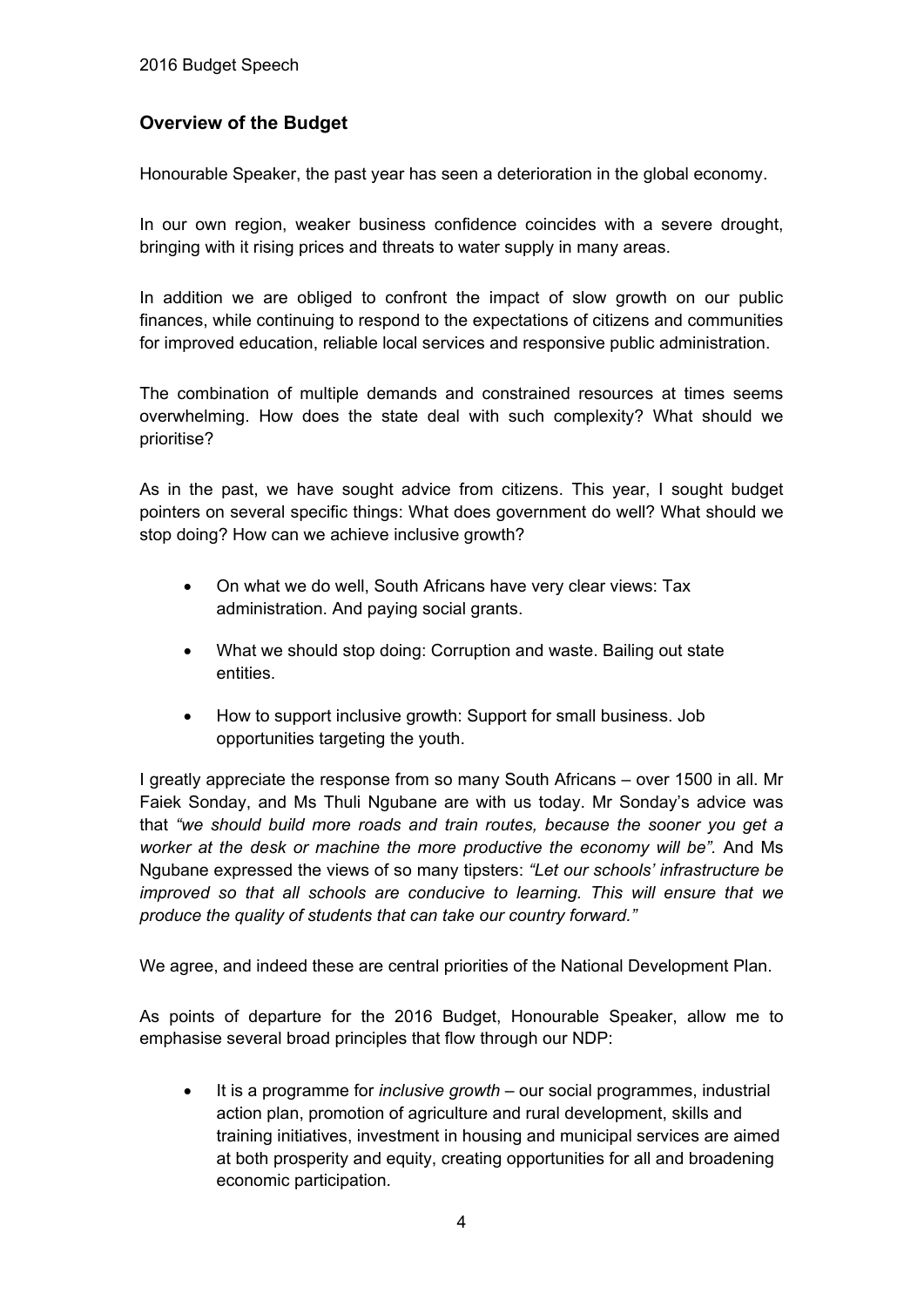- It is a plan for a *strong mixed economy*  in which public services and state actions complement private investment, expansion of trade and social enterprise.
- It recognises that *improvements in the quality of education* are the foundations of broad-based growth, productivity improvement and sustainable growth.
- It acknowledges that *investment in infrastructure* has to be enhanced and sustained both to underpin economic growth and address the spatial inefficiency and fragmentation of the apartheid landscape.
- It emphasises that *employment creation has to be accelerated* if growth is to be inclusive, and that income security for all relies also on appropriate social security, health services and social development programmes.
- It prioritises *building the capability of the state*, and strong leadership throughout society, to drive development and promote social cohesion.
- It highlights that *partnership between government, business, organised labour and civil society* is the key to policy coherence and more rapid development.

The Budget tabled today is guided by the NDP. It is a budget for inclusive growth, it emphasises partnerships amongst role players in our economy, it prioritises education and infrastructure investment, it supports employment creation and it contributes to building a capable, developmental state.

In brief, we propose the following:

- Against the background of slow growth, rising debt and higher interest rates, the pace of fiscal consolidation will be accelerated. The budget deficit will be reduced to 2.4 per cent by 2018/19.
- The expenditure ceiling is cut over the next three years by R25 billion, mainly by curtailing personnel spending.
- Tax increases amounting to R18 billion in 2016/17 are proposed, and a further R15 billion a year in 2017/18 and 2018/19.
- An additional R16 billion is allocated to higher education over the next three years, funded through reprioritisation of expenditure plans.
- Taking into account projected increases in the cost of living, R11.5 billion is added to social grant allocations over the next three years.
- Funds have been reprioritised to respond to the impact of the drought on the farming sector and water-stressed communities.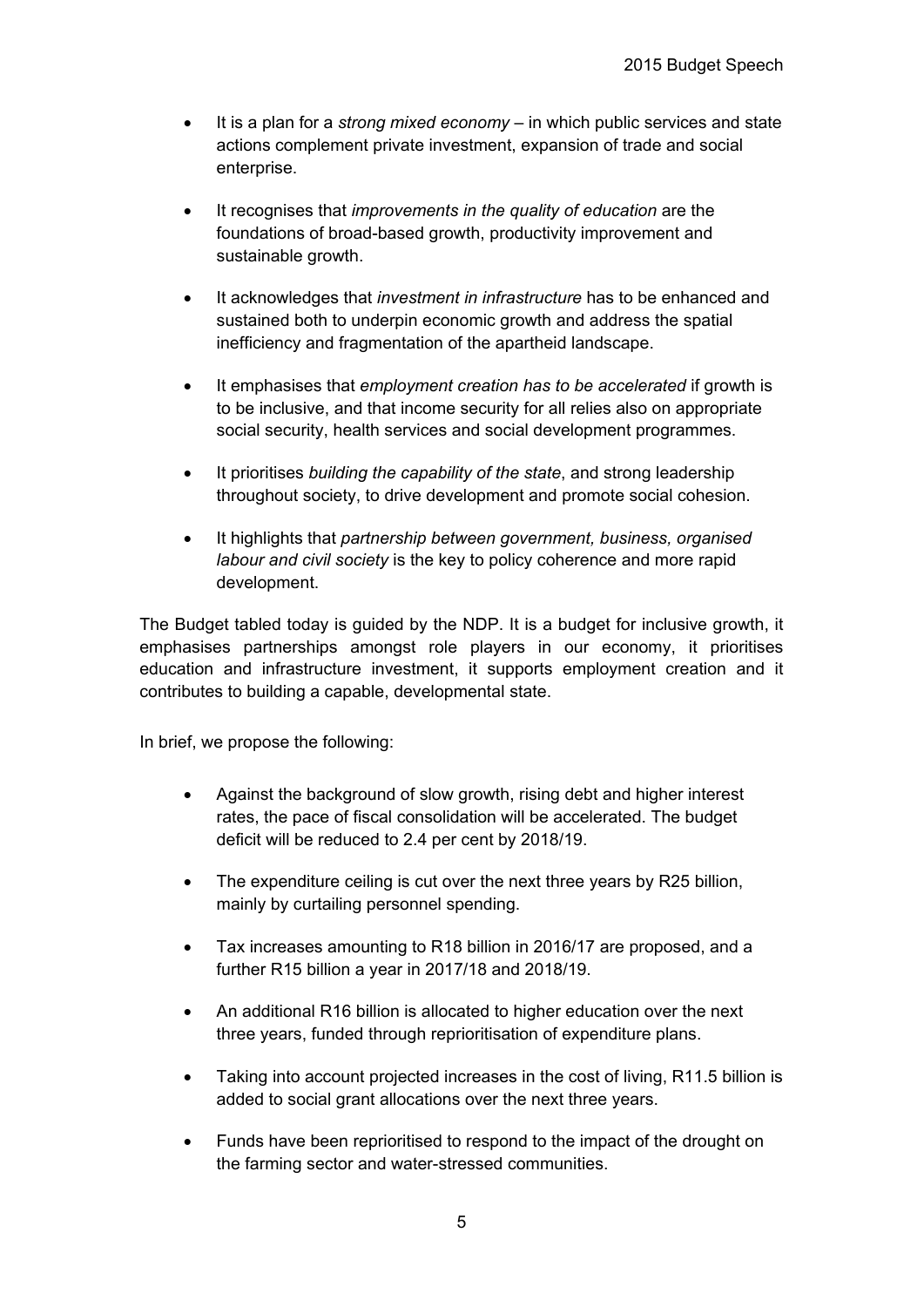In support of growth and development, Honourable Speaker, our initiatives are also aimed at enabling and mobilising private sector and civil society capacity.

- Building on the success of our Renewable Energy initiatives, the Independent Power Producers Programme will be extended to include coal and gas power projects over the period ahead.
- Measures to strengthen tourism, agriculture and agro-processing are in progress.
- Collaboration with regional partner countries is being stepped up to improve border management, streamline trade flows and invest in transport and communications corridors.
- Investment in our cities is being accelerated, creating opportunities for participation of developers and other partners in housing, infrastructure and commercial development.
- Regulatory challenges that affect mining investment and employment are being addressed.
- A pathbreaking study of the cost of doing business has been completed, and municipalities are working on identified reforms.
- Progress has been made towards a minimum wage framework, and to reduce workplace conflict.
- The National Health Insurance White Paper has been published, and proposals for comprehensive social security will be released by mid-year.

Engagement with social partners needs to be intensified. Project plans and investments need to be managed and implemented.

But I know you will join me in acknowledging that the real champions of our development are the activists and entrepreneurs, officials and facilitators, who get on with the job, day by day, of managing programmes and running businesses, serving communities and meeting needs.

Our faith communities, non-governmental organisations and community volunteers all demonstrate daily that basic needs can be met with dignity. Initiatives like "Operation Hydrate" and "Gift of the Givers" have led the way in responding to the impact of the drought. The Gauteng Province's *Ntirhisano* outreach programme similarly emphasises that communities can be co-partners with government in accelerating service delivery. We can strengthen these efforts as government, business, religious and community organisations, by working together.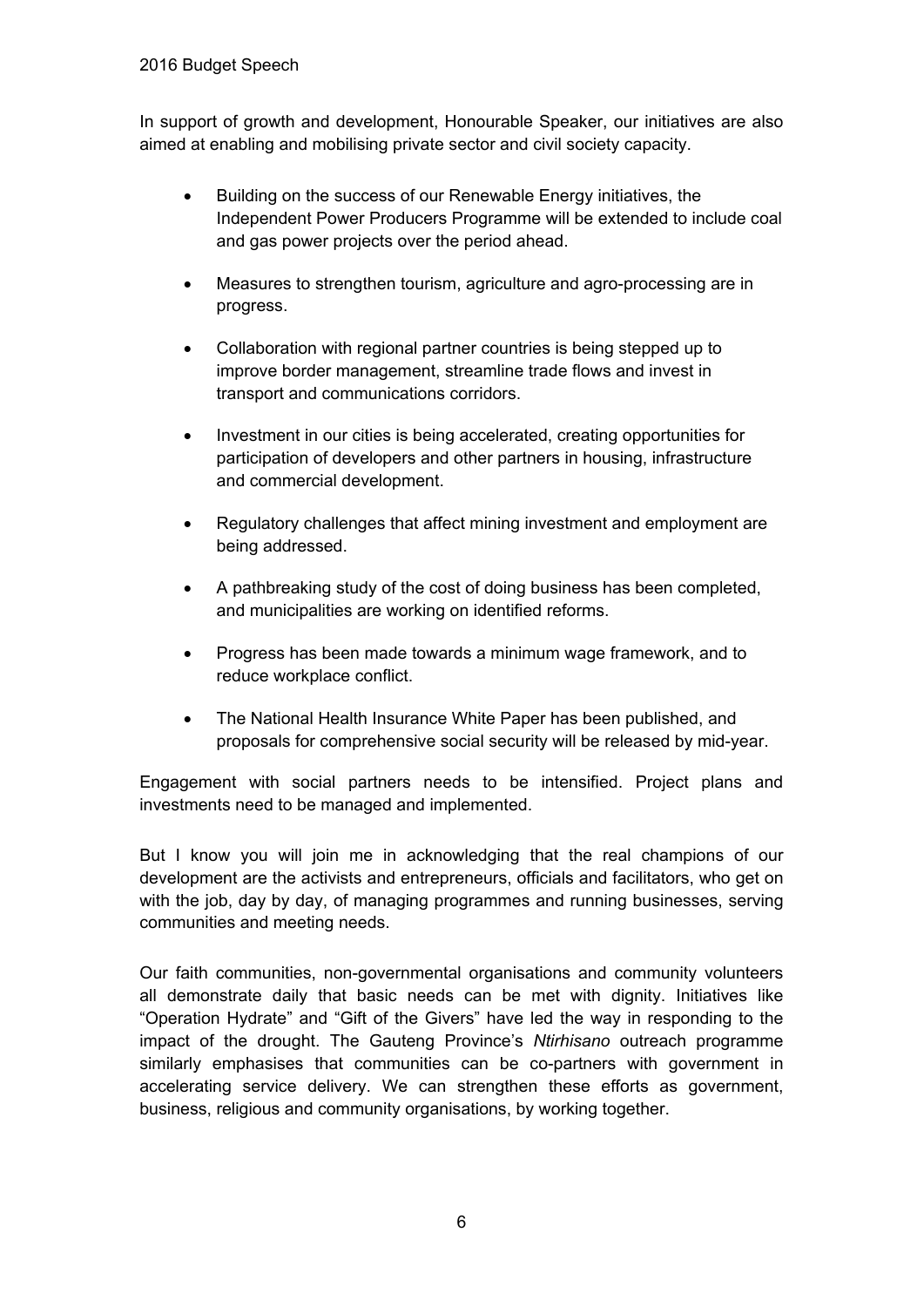# **Global outlook**

Honourable Members, South Africa's economic prospects are intertwined with global economic developments. A period of unprecedented monetary stimulus in response to the 2008 recession is not yet over, and global volatility and structural imbalances are far from resolved.

The pace of economic growth has slowed in many countries. The price of oil has fallen by 50 per cent since December 2014.

Our major exports – platinum, gold, iron ore and coal – have seen substantial declines in global demand and in prices. The effects on our economy are widespread:

- lower export earnings,
- lower revenue.
- declining investment,
- job losses, and in some cases business failures.

For the world as a whole, growth declined from 3.4 per cent in 2014 to an estimated 3.1 per cent last year. In sub-Saharan Africa, the decline was from 5 per cent to 3½ per cent. A moderate recovery is expected over the next two years.

It is notable that faster growth is being achieved in countries which have undertaken bold structural reforms, such as India's scaling back of subsidies for industry and opening up of trade opportunities, and the promotion of skilled immigration, urban investment and labour-intensive manufacturing and agro-processing in South-east Asian and several African economies. These efforts have helped boost investor sentiment and reduce economic vulnerabilities.

Our own structural challenges and reforms are articulated in the National Development Plan. Our economic recovery depends on our ability to convert the plan into actions that deliver on the promise for a better life for all.

# **South African economic outlook**

Fellow South Africans, growth rates of below 1 per cent fall short of what we need to create employment and reduce poverty and inequality. The Treasury currently expects growth in the South African economy to be just 0.9 per cent this year, after 1.3 per cent in 2015. This reflects both depressed global conditions and the impact of the drought.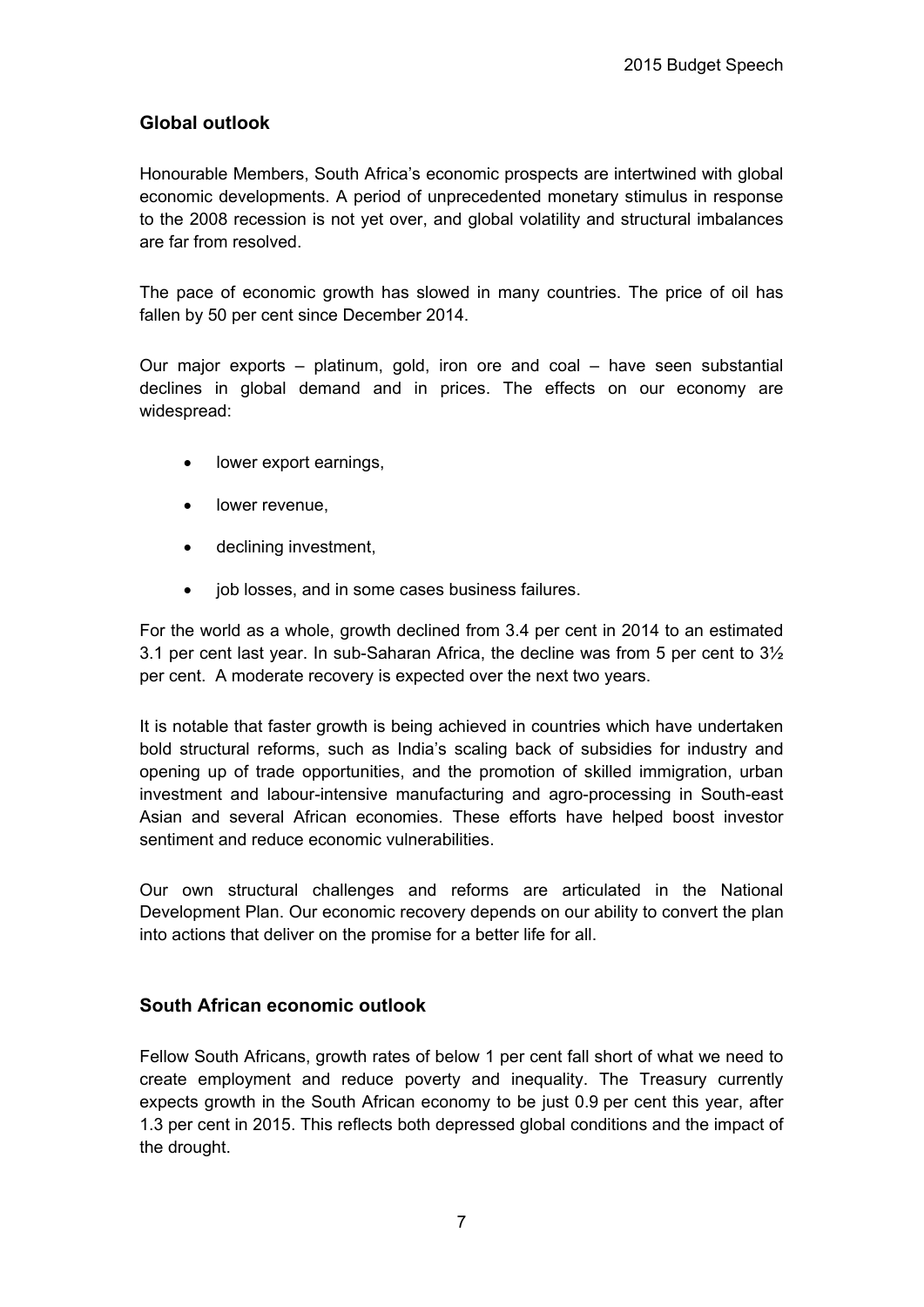It also reflects policy uncertainty, the effect of protracted labour disputes on business confidence, electricity supply constraints and regulatory barriers to investment.

However, the institutional foundations of our economy remain resilient:

- Macroeconomic policy is effective,
- The inflation targeting framework provides an anchor for price and wage setting,
- Our banks and financial institutions are well-capitalised, and we have liquid rand-denominated debt markets,
- The architecture of our Constitution, justice system, public and private law and dispute resolution mechanisms is robust,
- We have excellent universities and research centres,
- We have a strong private sector,
- We are a resourceful people, committed to contributing to a better South Africa.

Mr Raymond Wesley wrote to me as follows: *"As South Africans, we don't have an appreciation of the strides we've made. Minister, show South Africans, especially the rich, that people's lives have changed for the better."*

This is true, yet there is more to be done.

We are resilient, we are committed, we are resourceful. We know how to turn adversity into opportunity.

In the numbers, Honourable Speaker, there are indicators that an economic turnaround is possible if we build confidence and make the right choices.

- Business services, tourism and communication services continued to expand over the past year, contributing positively to job creation.
- While overall agricultural output has declined under severe drought conditions, there has been strong growth in several export products: including nuts and berries, grapes and both deciduous and citrus fruits.
- Overall export growth by volume was over 9 per cent last year, and will continue to benefit from the competitiveness of the rand. South African exports to the rest of Africa now exceed R300 billion a year, up from about R230 billion just three years ago.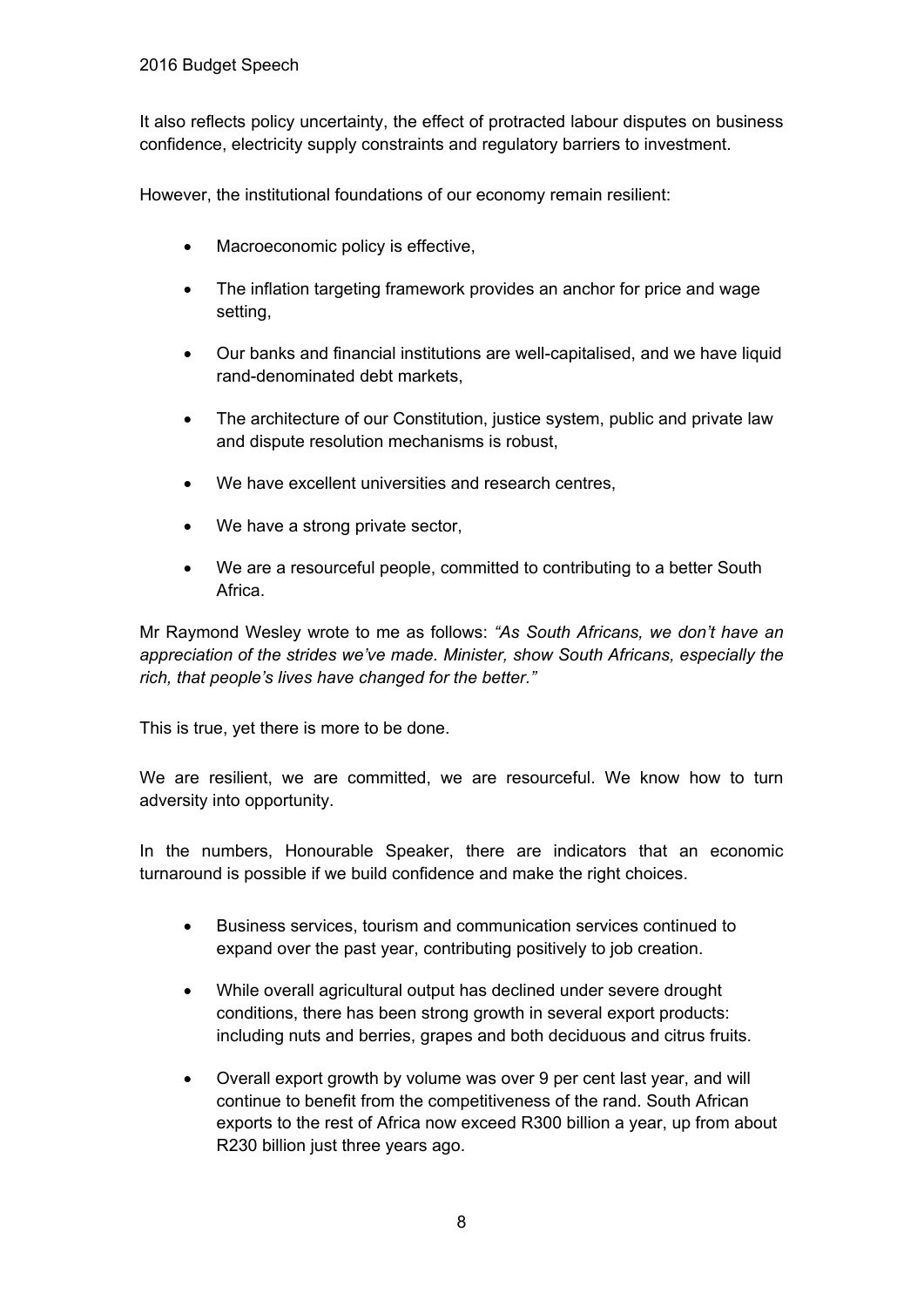- Retail trade data for the last quarter of 2015 indicate growth of over 4 per cent in real terms, signalling that consumer spending remains buoyant despite declining confidence.
- Investments amounting to over R20 billion have recently been announced in the automotive sector.

Yet our economy is not growing fast enough to raise employment or improve average incomes, Honourable Speaker. Investment growth must be substantially scaled up.

# **Growth and development**

So we are resolved to restore the momentum of growth, to ensure that it is inclusive and sustainable, and to preserve our economy's investment-grade status.

As Minister Nene put it in his October Medium Term Budget Policy Statement address: *"If we do not achieve growth, revenue will not increase. If revenue does not increase, expenditure cannot be expanded."*

This means we must address institutional and regulatory barriers to business investment and growth. It means we must give greater impetus to sectors and industries where we have competitive advantages. And it means being bold where there is need for structural change, innovation and doing things differently. We need agility and urgency in implementation.

International experience has demonstrated that growth is ignited by strong and stable political and economic institutions, sound infrastructure that reduces the cost of doing business and facilitates trade, competition between firms and openness to trade and an environment where firms invest and undertake research and development. We also know that the more inclusive the economy the greater its scope for growth.

These are the challenges we hear in South Africa today.

- We are responding to appeals from the business sector for greater certainty in respect of policies that affect investment decisions.
- We are engaging with proposals from organised labour for a minimum wage policy, and for progress on opportunities for young people.
- We are responding to action in communities where services are missing or badly managed.
- We are crafting solutions to the voices of students regarding fees and housing.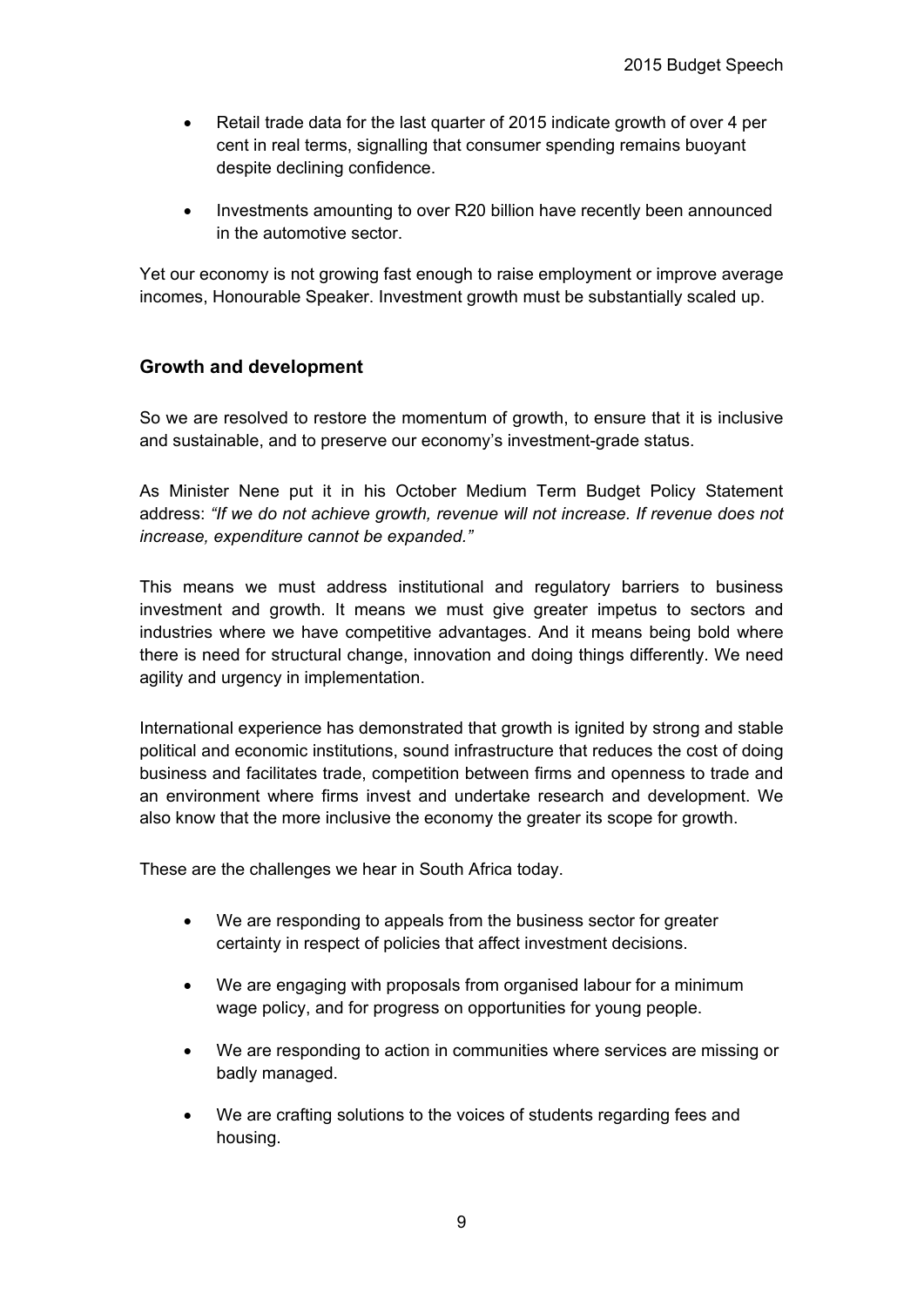I need to emphasise that violent protest is not an acceptable way of articulating these challenges.

Also, in these and other areas, the choices we make cannot meet every need, and the action we require involves collective action by many stakeholders. Today's Budget sets out government's plans for the next three years, building on what we have achieved since 1994. It also signals the actions underway to improve policy coordination and collaboration between social partners and stakeholders.

As outlined by the President, initiatives are in progress to address our policy coordination and implementation challenges.

- Over 80 bills and plans have been reviewed since September last year as part of the new socio-economic impact assessment programme, under Minister Radebe's oversight. The aim is to address possible regulatory constraints pro-actively before they take effect.
- Visa regulations have been revised following consultation between Ministers Gigaba and Hanekom and concerns raised by the tourism industry.
- Talks are in progress under Minister Olifant's leadership to improve workplace dispute resolution procedures.
- Minister Davies is introducing a new investment promotion agency to streamline administrative procedures and enhance our position as an African financial centre.
- Special economic zones and employment-intensive sectors with export potential have been prioritised for support by the Industrial Development Corporation.
- Initiatives to transform ownership of land and improve productivity in agriculture are under way, and Ministers Zokwana and Nkwinti are addressing drought-related challenges in rural areas.
- Under Minister Molewa's guidance, South Africa's response to the global climate change challenge has been prepared, and work with the National Business Initiative on the green economy has been strengthened.
- Our environmental employment programmes continue to earn international recognition. The Community Work Programme is expanding its reach and Jobs Fund partnership projects of R12 billion have been approved.
- Building on the *Phakisa* oceans economy initiative, a R9 billion investment in rig repair and maintenance facilities at Saldanha Bay is planned, and work has begun on a new gas terminal and oil and ship repair facilities at Durban.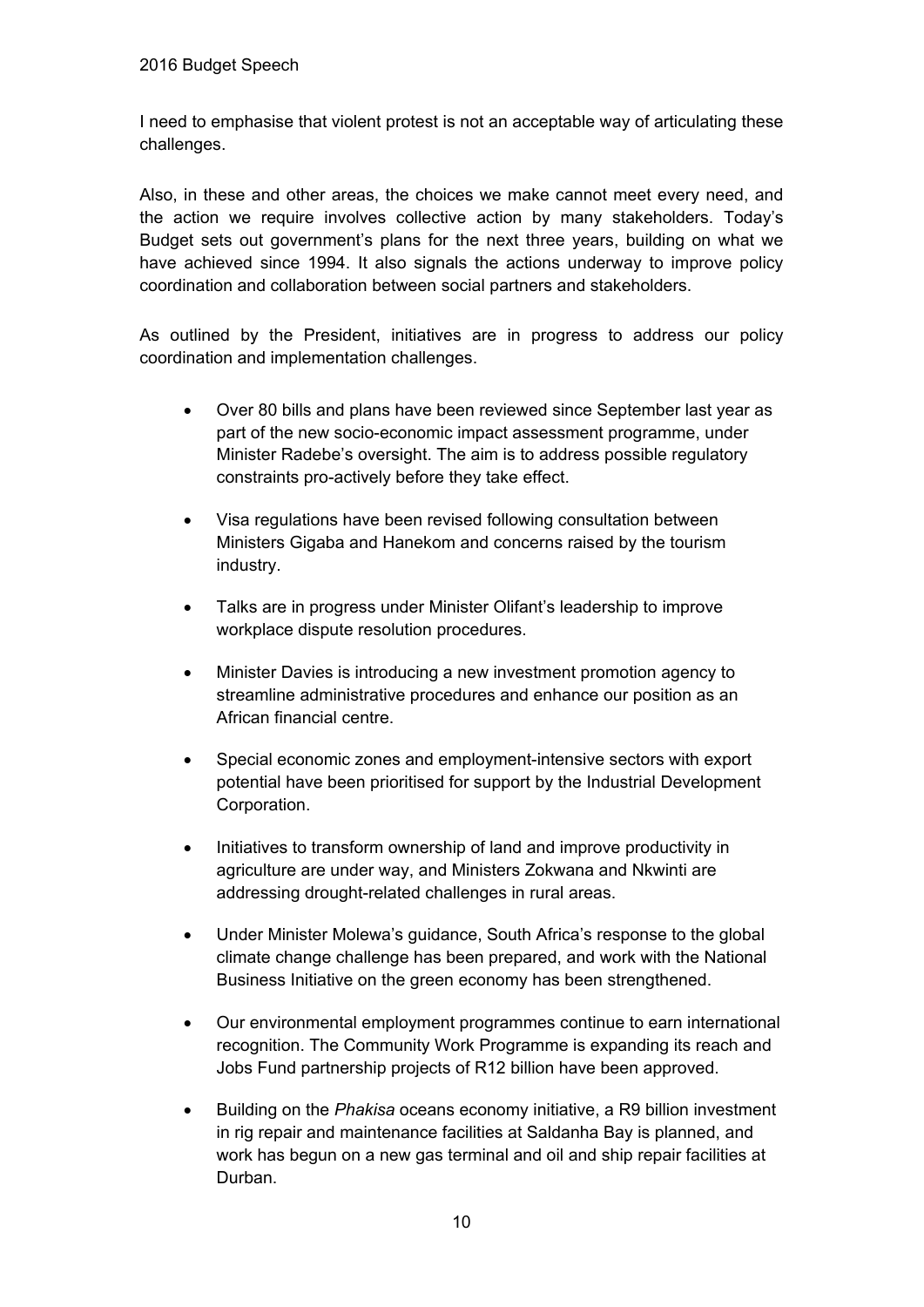- Minister Joemat-Pettersson is overseeing our renewable energy, coal and gas IPP programme, and preparatory work for investment in nuclear power.
- Minister Pandor's department is leading work on beneficiation initiatives, including titanium, fuel cells, fluorochemicals and composite materials.
- Minister Motshekga is working with social partners on the National Education Collaboration Trust to identify and implement school improvement initiatives.

In recent weeks, President Zuma, other Ministers and I have engaged with business leaders to understand their concerns and views. Confidence and shared understanding have been reinforced. These engagements are clearly critical to boosting our economy, and must be extended to include regional forums and other stakeholders.

We particularly welcome the working groups that have been established and several practical proposals for joint action. These include a collaborative initiative to combat corruption and abuse of tender procedures, a new fund to accelerate small and medium enterprise development and measures to build investor confidence and contribute to social cohesion.

By removing constraints, supporting innovation, protecting jobs, diversifying our economy and exploring new opportunities, we can expand growth prospects.

Our economic outlook is not what it should be, global uncertainty and the drought are very real challenges, but our efforts to build a better future continue.

We are resilient, we are committed, we are resourceful.

By working together we can increase growth, broaden participation and inspire confidence in our economy and society.

#### **Investment and sustainable growth**

Honourable Members, the economist Dani Rodrik has recently noted that in those countries that are still growing rapidly, despite global economic headwinds, public investment is doing much of the work. To finance the investment needed for sustainable growth, we have the institutional capacity to blend international and domestic savings, and to combine public and private sector financing to mitigate risk and reduce the cost of capital.

The Presidential Infrastructure Coordinating Commission, under Ministers Nkwinti and Patel, has brought greater coherence to our strategic investment plans. They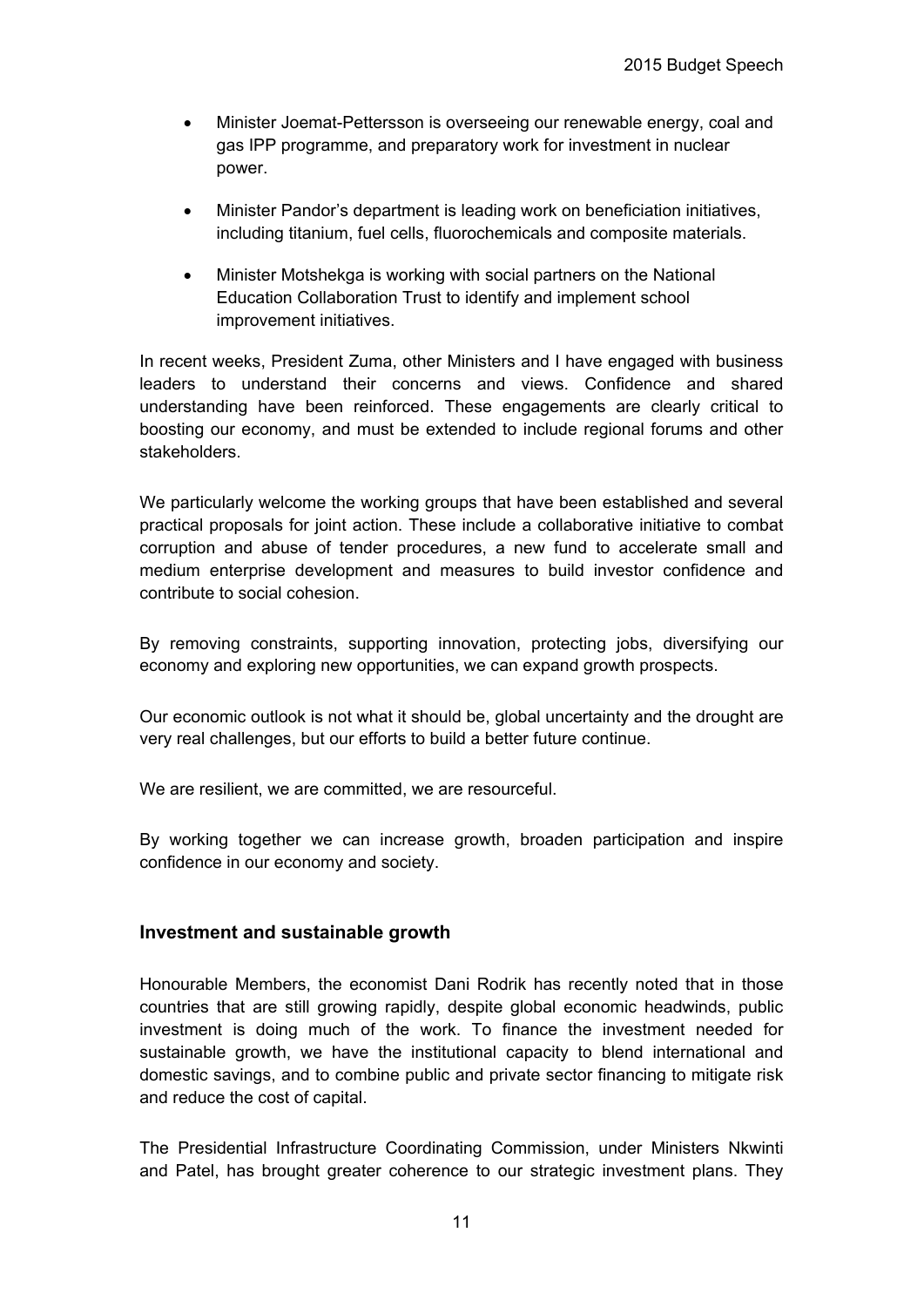have drawn attention to the need for multi-year appropriations for major capital projects. Reform in this regard is under consideration.

- Energy investment amounts to R70 billion this year and will be over R180 billion over the next three years, as construction of the Medupi, Kusile and Ingula power plants is completed.
- Transport and logistics infrastructure accounts for nearly R292 billion over the next three years under Minister Peters' oversight. Transnet is acquiring 232 diesel locomotives for its general freight business and 100 locomotives for its coal lines. There is R3.7 billion to upgrade the Moloto Road, R30 billion for provincial roads maintenance, R18 billion for bus rapid transit projects in cities and refurbishment of over 1700 Metrorail and Shosholoza Meyl coaches.
- R62 billion is allocated for the housing subsidy programmes of Minister Sisulu's department, and R34 billion for bulk infrastructure and residential services in metropolitan municipalities.
- R28 billion will be spent over the MTEF on improving health facilities and R54 billion on education infrastructure.
- Under Minister Mokonyane's leadership, the next phase of the Olifants River water scheme is in progress, completion of the supply to Lukhanji Municipality in the Eastern Cape, completion of the Wolmaransstad wastewater treatment works and construction of the Polihali Dam as part of the Lesotho Highlands project.

These are some components of the R870 billion public sector infrastructure programme over the next three years.

But our growth and development depends also on an expanding envelope of enterprise investment in industry, mining and mineral beneficiation, agriculture and agro-processing, housing, commercial development and tourism facilities. There are also initiatives in progress to reinforce financing of these projects.

- The Industrial Development Corporation continues to play a leading role in financing manufacturing and beneficiation. It plans to invest R100 billion over the next five years, including R23 billion set aside to support black industrialists.
- We have completed a R7.9 billion capital transfer to the Development Bank of Southern Africa, approved in 2013, which enables it to expand lending and implementation support to municipalities, and to complement private sector funding of strategic infrastructure projects. The Bank aims to increase lending by R48 billion over the next three years. Initiatives to reinforce municipal implementation capacity have been prioritised.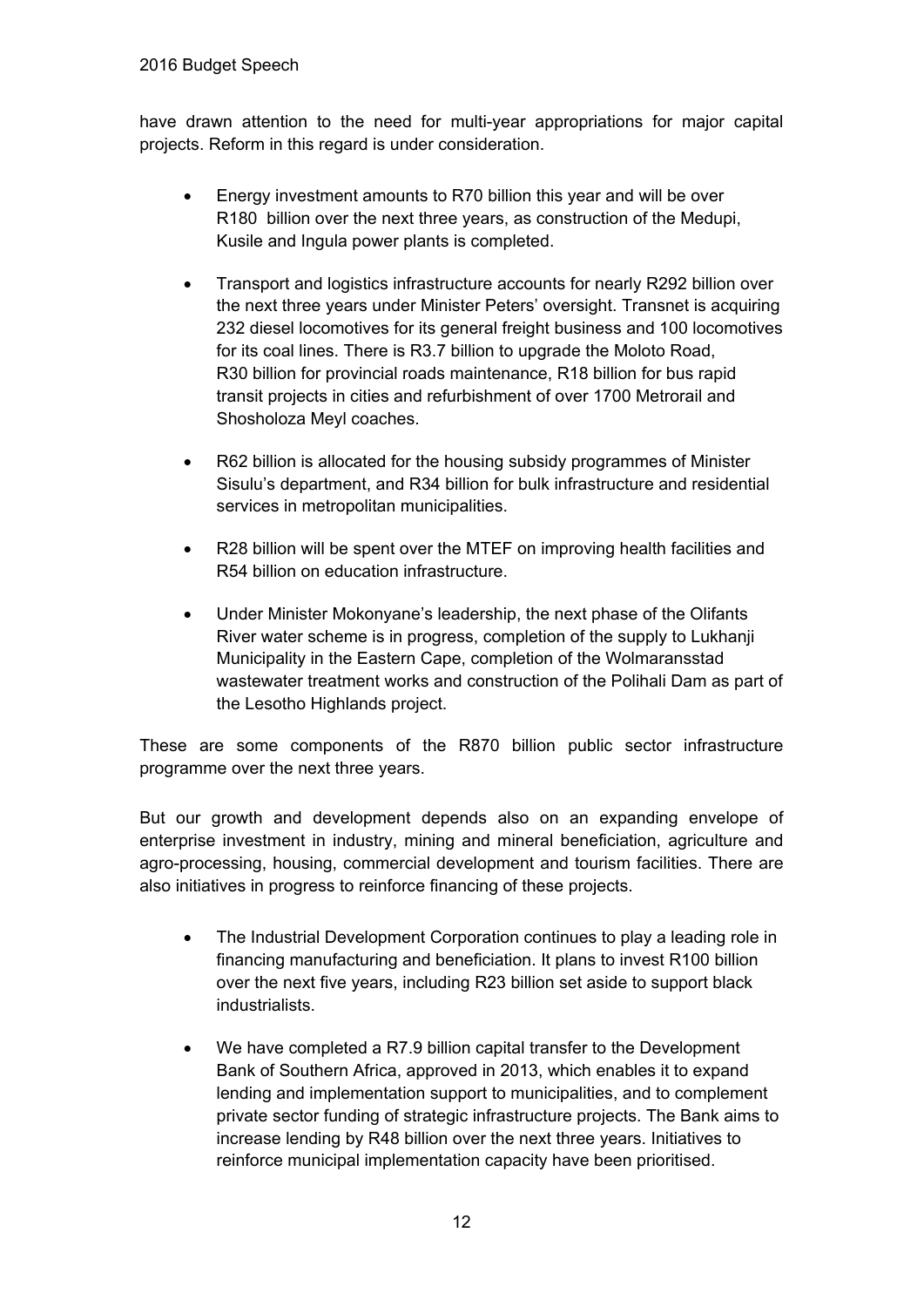- The Land Bank has set aside a concessionary loan facility to assist farmers in recovering from the impact of the current drought conditions. Over the next three years R15 billion is allocated for land acquisition, farm improvements and expanding agro-processing opportunities.
- I am also pleased to confirm that the New Development Bank will open its Africa Regional Centre in Johannesburg next month. Our first instalment of R2 billion was paid in December last year, and the Budget makes provision for our further commitments over the medium term. This initiative gives impetus to our role as a financial centre for Africa, and will facilitate access to global finance by African investors and institutions.

So the capacity to mobilise finance is in place. Amendments to bank regulations are proposed, furthermore, which will facilitate lending for long-term infrastructure investment.

In energy, transport, telecommunication and urban development, there are many opportunities for joint public and private investment and facilities management.

Corporate investment and participation by trade union funds in infrastructure development needs appropriate policies and market structure frameworks, clarifying the roles and linkages between public and private sector service providers. Progress in these regulatory arrangements is the key to more rapid investment and more inclusive growth in these sectors.

Our working partnership with business leaders and social stakeholders, under President Zuma's initiative, is about implementing these and other aspects of the National Development Plan.

# **Fiscal consolidation**

This year's Budget, Honourable Speaker, is focused on fiscal consolidation. We cannot spend money we do not have. We cannot borrow beyond our ability to repay. Until we can ignite growth and generate more revenue, we have to be tough on ourselves.

A central objective is to stabilise debt as a percentage of GDP. To achieve this, the new budget framework sets deficit targets for the next three years which are lower than the October *Medium Term Budget Policy Statement* projections. Spending plans are reduced, a higher revenue target is set and net national debt is projected to stabilise at 46.2 per cent of GDP in 2017/18, and to decline after that.

These budget proposals signal government's commitment to a prudent, sustainable fiscal policy trajectory, and respond directly to the changed circumstances since the 2015 MTBPS was tabled.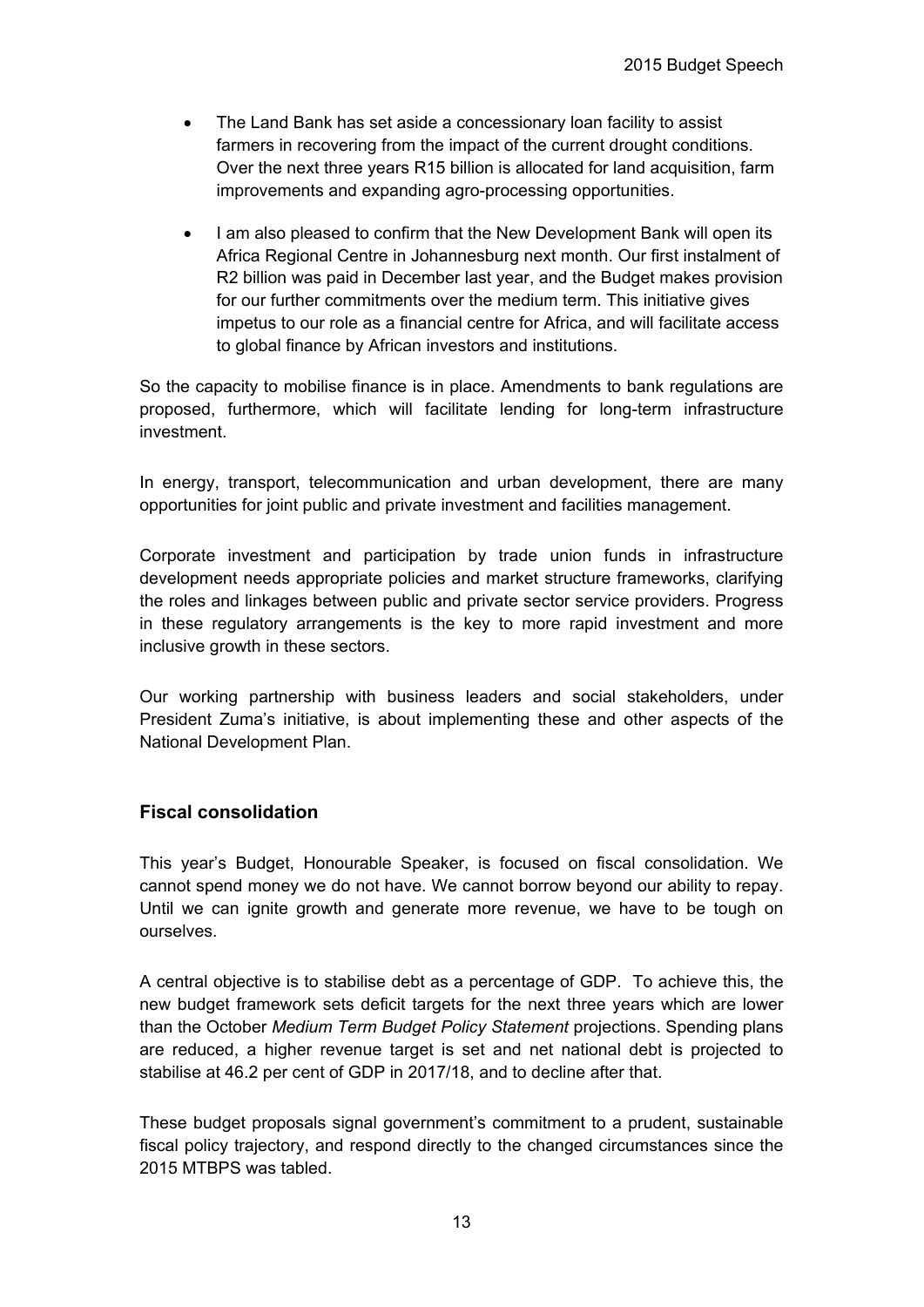Honourable Members, we have had to take into account the slowdown in revenue associated with slower economic growth over the past year. In last year's Budget we projected total tax revenue of R1 081 billion. The revised estimate is R11.6 billion short of this total, but nonetheless about 8.5 per cent more than the 2014/15 outcome. This is a most commendable effort in the circumstances: all South Africans have contributed, and the 14 000 staff of the Revenue Service have done a sterling job.

A consolidated revenue target of R1 324 billion is set for 2016/17, or 30.2 per cent of GDP. Expenditure will be R1 463 billion, leaving a budget deficit of R139 billion, or 3.2 per cent of GDP. The deficit will decline to 2.4 per cent in 2018/19.

Details of the proposed adjustments are set out in the *Budget Review.* I have highlighted key spending priorities already. I need to emphasise that additional spending on higher education, small business development, and amounts set aside for responding to the drought and other contingencies, are accommodated through stringent cost containment measures across all departments.

These include:

- Restrictions on filling managerial and administrative vacancies, subject to review of human resource plans and elimination of unnecessary positions;
- Reduced transfers for operating budgets of public entities;
- Capital budgeting reforms to align plans with budget allocations while strengthening maintenance procedures;
- Mandatory use of the new e-tender portal, thereby enforcing procurement transparency and accessible reference prices for a wide range of goods and services;
- A national travel and accommodation policy and instructions on conference costs;
- New guidelines to limit the value of vehicle purchases for political officebearers;
- Renegotiation of government leasing contracts;
- New centrally negotiated contracts for banking services, ICT infrastructure and services, health technology, school building and learner support materials.

Initiatives of the Chief Procurement Officer will be extended to include monitoring of state-owned companies' procurement plans and supply chain processes, and reviews of contracts above R10 million to ensure value for money. Centrally negotiated contracts will be mandatory with effect from April 2016.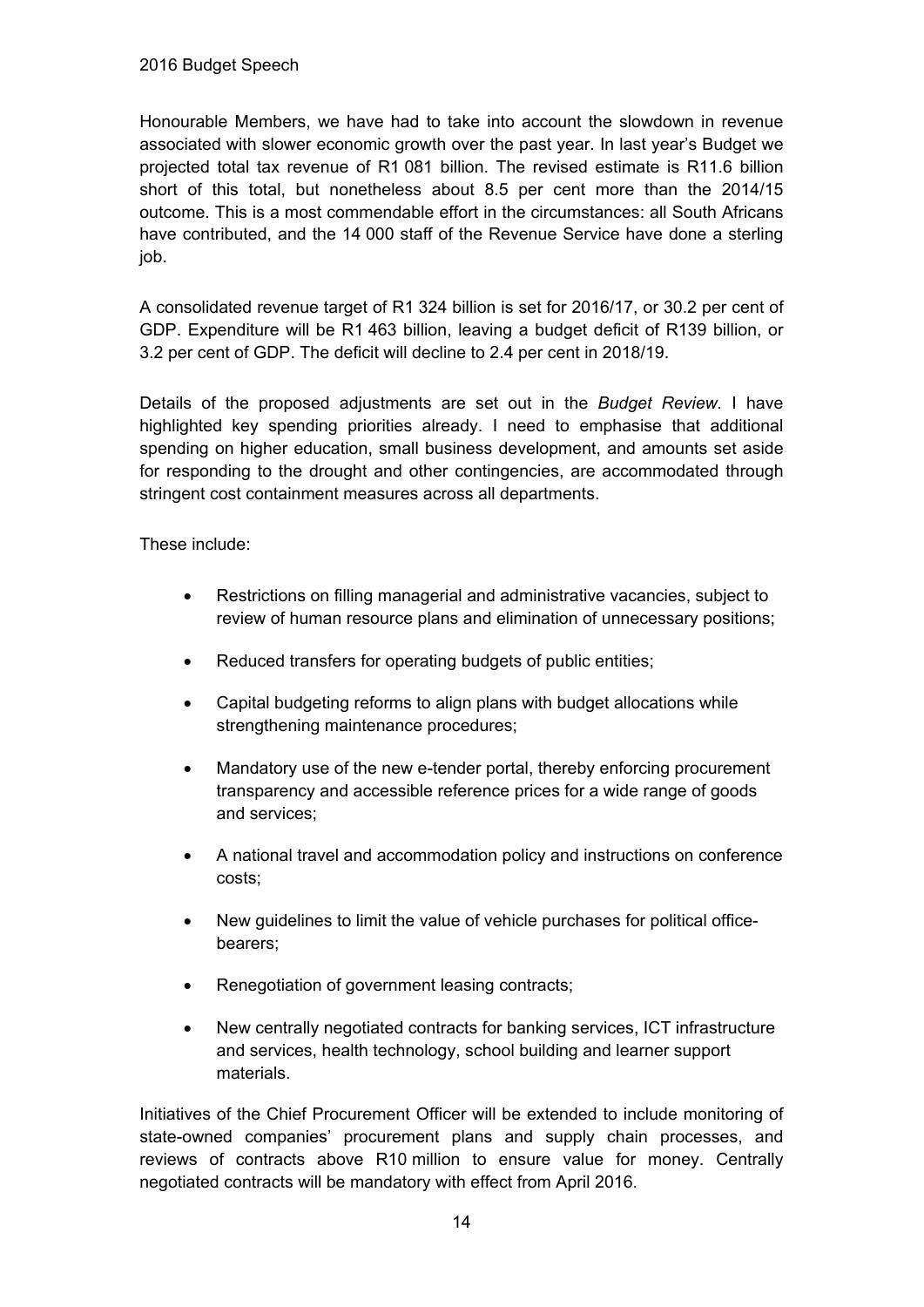As Ms Nobuntu Mbelle advised me: *"Minister, government should also tighten its belt."*

The OCPO's mandate is to achieve savings of R25 billion a year by the third year of the current MTEF period, out of a government procurement budget of about R500 billion a year. Our reform proposals draw on a consultation programme last year that reached over 7 000 suppliers and 2 500 supply chain practitioners, and attracted over 27 000 responses to a national survey.

It is clear that we can achieve considerable savings to government, while also ensuring that procurement processes are streamlined and service providers are paid on time.

I need to acknowledge the valued cooperation of Minister Ramatlhodi in addressing our personnel management challenges. Government procurement reforms also rely on collaboration with my colleagues and their respective departments: Minister Nxesi at Public Works, Minister Davies and Minister Zulu in respect of industrial participation, supplier development and black economic empowerment, and Minister Cwele on telecommunications and the rollout of broadband services, which is both an area of cost-saving in itself and an enabling condition for more efficient procurement systems and electronic communication.

In saying this, Members of the House, I want to draw attention to the broader opportunities that well-managed public administration reforms offer. Investments by telecommunication partners in fast internet connectivity for schools, clinics and government buildings brings down the costs, over time, for internet connectivity for neighbouring homes and businesses. When government office accommodation projects are well planned, they create opportunities for commercial and residential development in the surrounding precinct. And government as an employer contributes to training and organisational development across the wider economy. Inclusive growth is in part about these linkages between public and private sector development.

# **Tax proposals**

Inclusivity is also an important principle in our tax system, Honourable Speaker.

South Africa has built one of the most effective tax authorities in the developing world. The Revenue Service has made huge strides over the past decade in enforcing the law while providing assistance to small businesses and individuals. Public compliance with tax obligations is high. I am deeply mindful that we have a corresponding obligation, as government, to improve the impact of every rand spent, and to eliminate waste and corruption.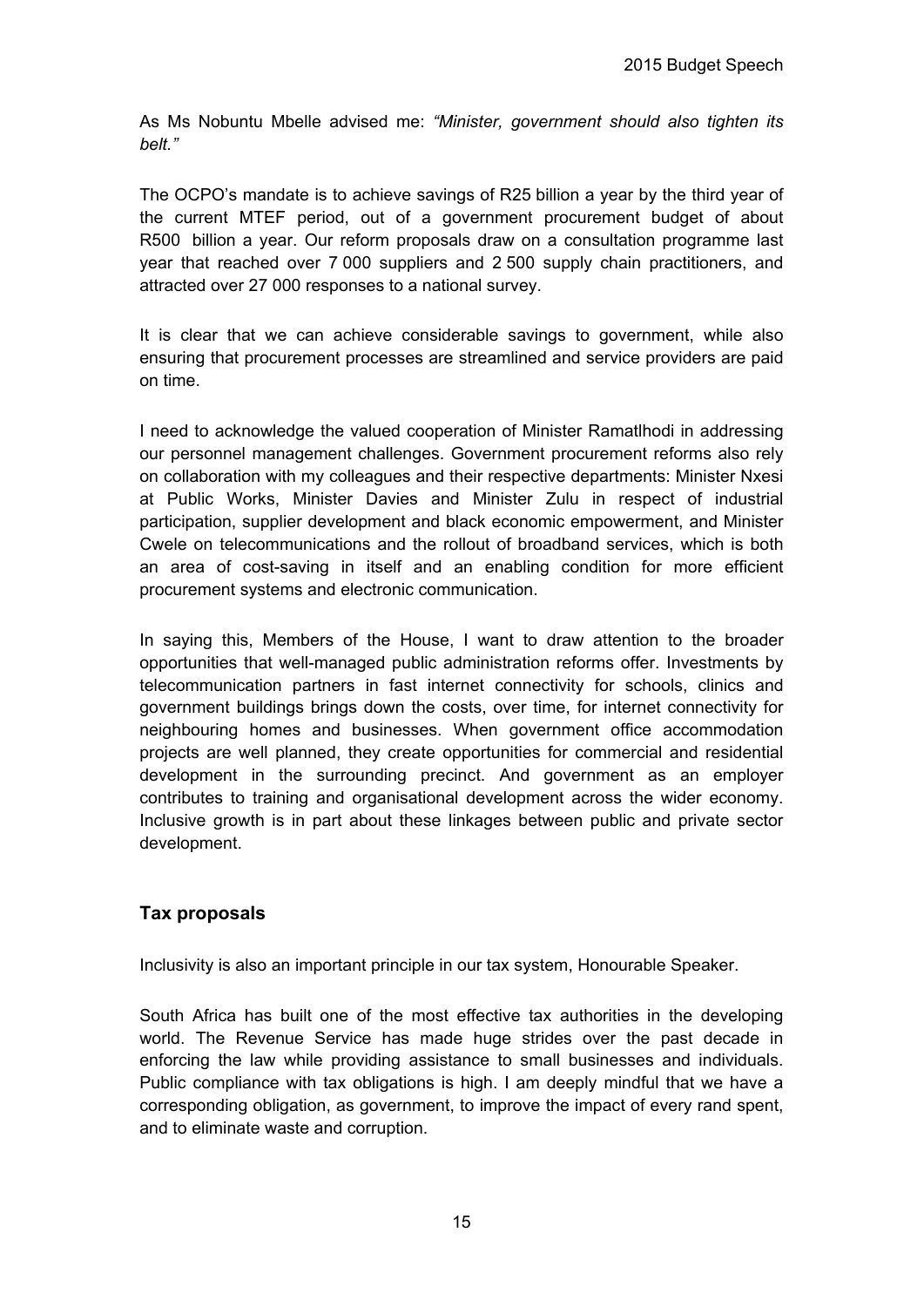Inclusivity is also about the details of tax design, how it supports or hinders small and growing businesses, how the burden of tax is shared across individuals and households in different circumstances and in different income brackets, and how taxes contribute to environmental and health objectives.

This year, in view of the need to raise additional revenue and reduce the budget deficit, we have paid special attention to the fairness and inclusivity of the tax system.

We have also been mindful of the need to moderate the impact of tax increases on households and firms in the present economic context.

Our tax proposals include the following:

- Personal income tax relief of R5.5 billion, which partially compensates for inflation, focused mainly on lower- and middle-income earners;
- An increase in the monthly medical tax credit allowances;
- An increase of 30 cents a litre in the general fuel levy;
- Introduction of a tyre levy to finance recycling programmes, increases in the incandescent globe tax, the plastic bag levy and the motor vehicle emissions tax;
- Introduction of a tax on sugar-sweetened beverages; and
- Increases of between 6 and 8.5 per cent in the duties on alcoholic beverages and tobacco products.

The Income Tax Act already contains measures to encourage provision of bursaries by employers to employees or their relatives. It is proposed that the income eligibility limits and qualifying bursary values should be increased. Inclusion of industry-based training organisations in the list of activities qualifying for tax-exemption is also under consideration.

Our current taxes on wealth are under review by the Davis Committee. Higher capital gains inclusion rates are proposed, together with an increase in the annual amount above which capital gains become taxable. The transfer duty rate on properties above R10 million will increase from 11 per cent to 13 per cent, and measures are proposed to strengthen the estate duty and donations tax.

We will continue to act aggressively against the evasion of tax through transfer pricing abuses, misuse of tax treaties and illegal money flows. Drawing on the work of the OECD, the G20 joint project on base erosion and profit shifting and independent bodies such as the Tax Justice Network, further measures will be taken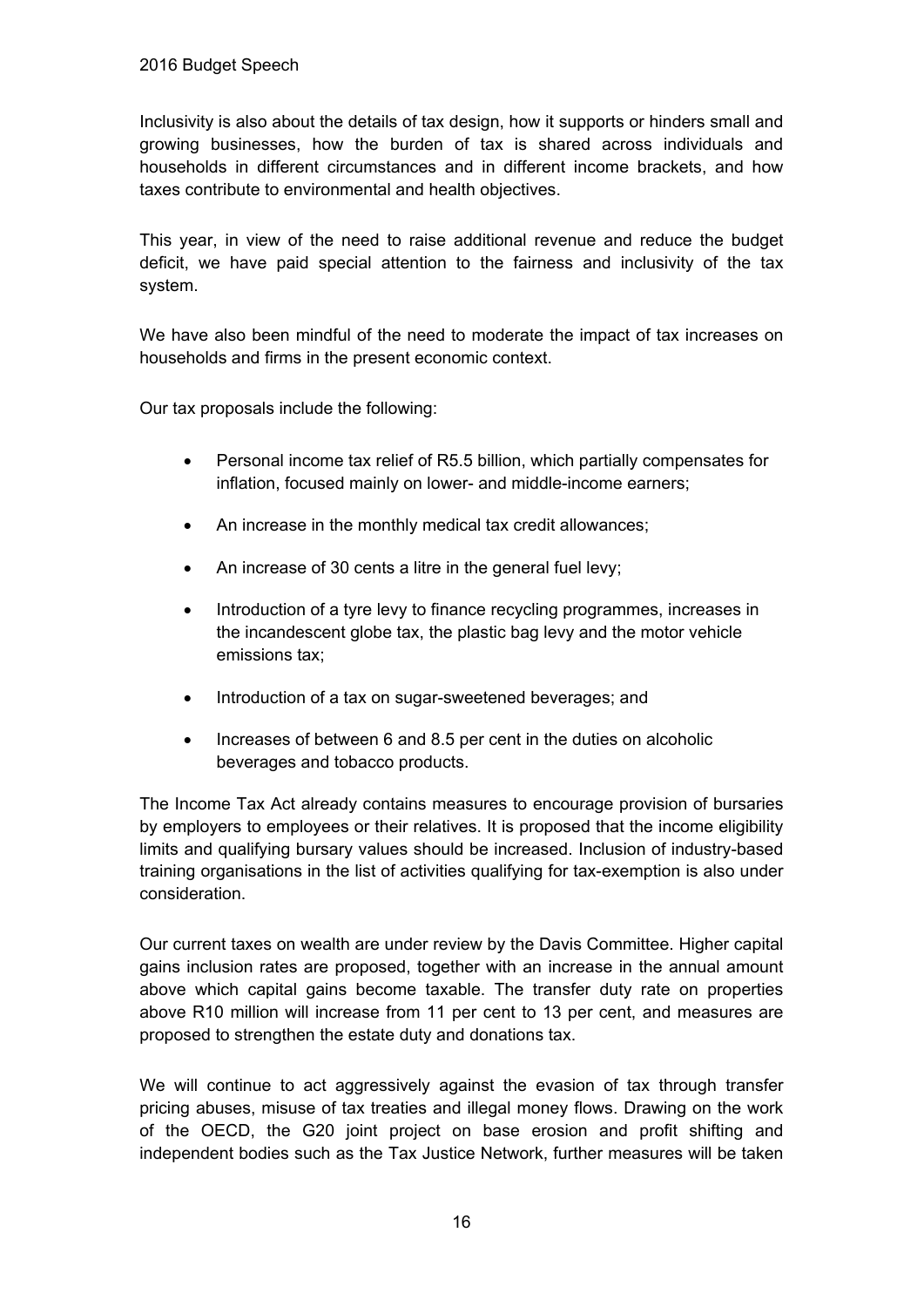to address such revenue losses, including inappropriate use of hybrid debt instruments.

With effect from 2017, international agreements on information sharing will enable tax authorities to act more effectively against illicit flows and abusive practices by multinational corporations and wealthy individuals. Building on the expertise gained by the Large Business Centre since its establishment in 2004, SARS is well placed to take advantage of the new Common Reporting System. Our international collaboration is an essential part of efforts to ensure that the tax system remains robust and contributes to inclusive growth. I will announce further steps in this regard later in the year.

Time is now running out for taxpayers who still have undisclosed assets abroad. With next year's deadline in mind, additional relief will be offered for a period of six months, from October this year, to allow non-compliant taxpayers to regularise their affairs. Though not introduced today, we publish on our website the draft bill on the special voluntary disclosure programme and the rates and threshold bill.

# **Social security, health insurance and retirement reform**

Alongside the impact of tax on take-home pay, Honourable Members, there are also contributions to pension and provident funds, group life arrangements and medical schemes. Not everyone makes these contributions, and so their benefits are not universally enjoyed.

Our policy commitment is to achieve universal health coverage, and comprehensive social security. These contribute to the broader framework for inclusive growth, decent work, income security and social protection that forms part of the National Development Plan.

These are not straightforward reforms. Health financing is complex, because the demands unavoidably exceed available funds. This is the case even in advanced rich countries. Retirement and social security reform is complex, because existing arrangements create long-term obligations, and the needs of today all too easily crowd out provision for tomorrow.

Yet we must confront these challenges.

Minister Motsoaledi has published the White Paper on National Health Insurance. He has rightly emphasised that public health service delivery improvements must be prioritised, and reform of the private health and medical scheme environment is needed. In order to take the White paper's proposals forward, the Treasury will shortly release further details on financing aspects.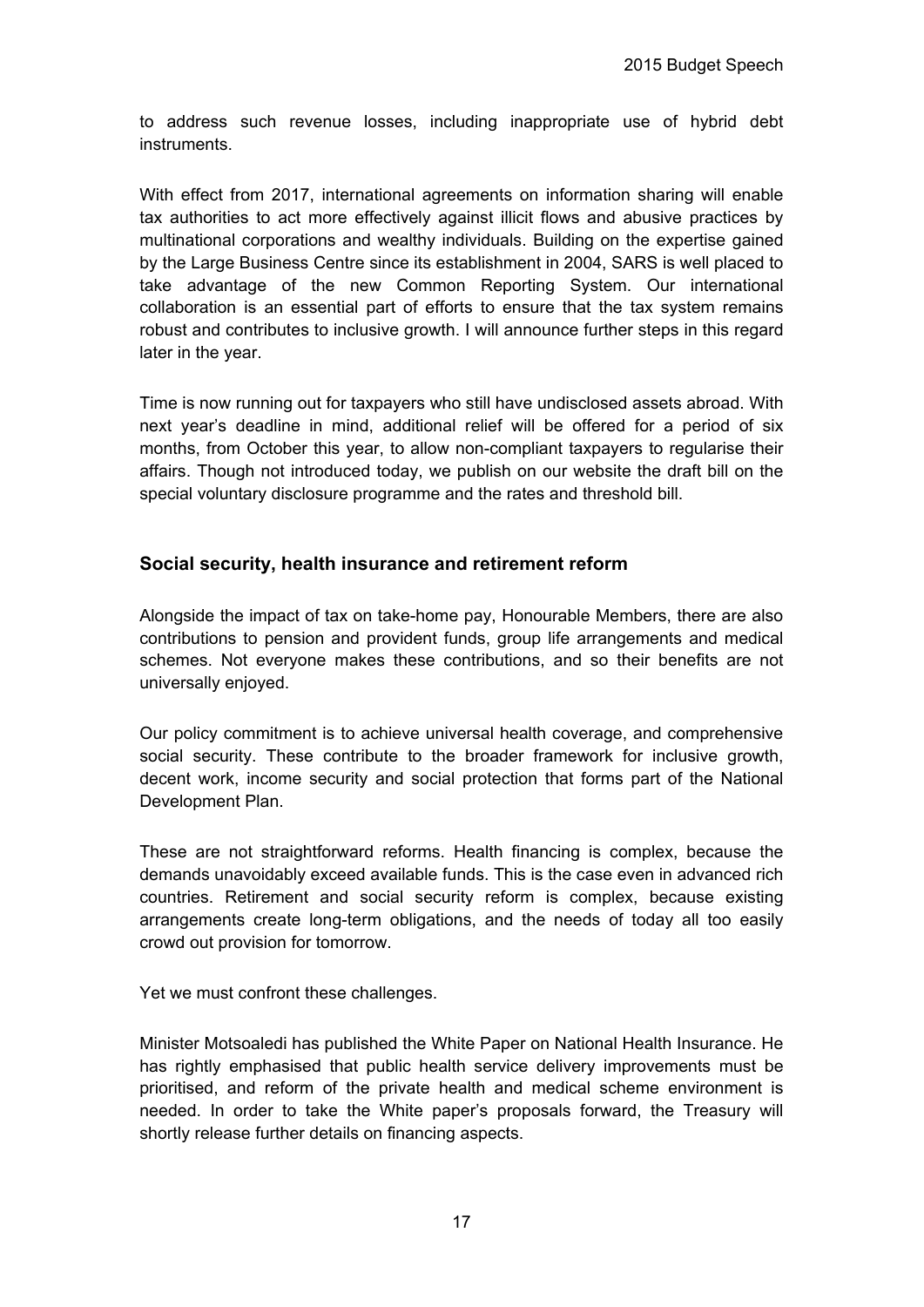In taking the comprehensive social security agenda forward, we have to recognise that existing social security arrangements are fragmented, which raises costs and leaves several social needs unaddressed.

Minister Dlamini and I have a shared responsibility for the social security reform programme, which has to draw on both international good practice and interdepartmental work of recent years.

Tighter regulation of the retirement funding industry is part of this reform effort. The intention is to protect members' interest and ensure that funds are not dissipated by unnecessary administration and financial costs, and that an income in retirement is assured. Our engagements with stakeholders will continue this year.

To support a greater national savings effort, we introduced Tax Free Savings Accounts last year. The response has been most gratifying – about 150 000 accounts have been opened, with savings totalling R1 billion. For those who have not yet taken this opportunity, you have until the end of this month to take advantage of this year's R30 000 limit for special tax treatment in these accounts.

Let me assure public servants, again, that reform of the retirement system will not affect their accrued pension rights. Indeed, I am pleased to report that the investment portfolio of the Government Employees' Pension Fund grew by 12.2 per cent to R1.6 trillion in the year to March 2015. GEPF pensioners will receive a 5.3 per cent increase in April this year.

The Revenue Laws Amendment Bill 2016 introduced today gives effect to the decision by Cabinet last week to postpone the annuitisation requirement for provident fund members for two years to allow for further consultation with key stakeholders. The tax benefits will continue to be implemented from 1 March 2016 for all retirement fund contributions, including for provident funds.

# **State-owned Entities**

State-owned companies, Honourable Speaker, have important roles to play in boosting growth and development. But there are issues to address in their governance, mandates, financing and operations.

The recently-released report of the Presidential Review Commission on State-Owned Enterprises is a very welcome guide to the path ahead. It rightly emphasises that effective leadership is central to progress. It notes that our infrastructure financing requirements are huge, and require effective co-funding arrangements between SOCs and other investors.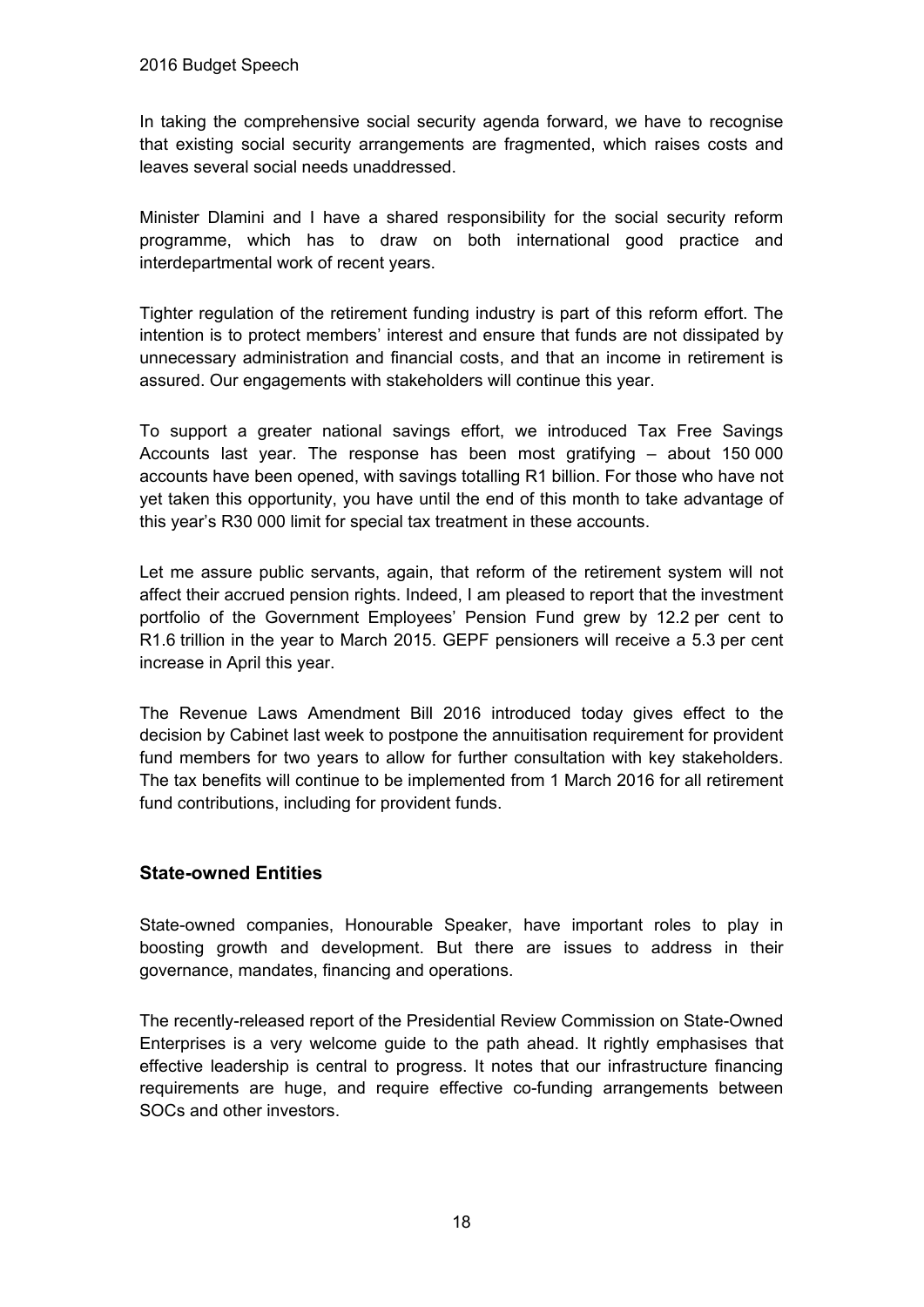The asset base of state owned entities is over R1 trillion, equivalent to about 27 per cent of GDP. They maintain networks and provide services – power, roads, transport, water, communications – on which the rest of the economy depends.

But the PRC report indicates that the mandates of some of our entities overlap, some operate in markets that should be more transparently competitive and some are no longer relevant to our development agenda. Some are in perpetual financial difficulties. So we must take decisive steps to ensure that they are effectively governed and that they contribute appropriately to the attainment of the National Development Plan.

Firstly, as President Zuma has indicated, entities that are no longer necessary should be phased out. The resources raised or saved will be redirected to the balance sheets of SOCs that should grow.

Secondly, where entities have overlapping mandates, rationalisation options will be pursued. The merger of our housing DFIs is already in progress. There are entities with regulatory responsibilities where capacity should be combined. We have national and provincial entities with diverse property holdings, interests in farming or trading or manufacturing enterprises – often inherited from the pre-1994 dispensation, typically buried in subsidiary companies that are not publicly accountable. These are unnecessary state investments, and often a drain on government resources. They are also assets with potential for growth in independent hands.

It seems clear, furthermore, that we do not need to be invested in four airline businesses. Minister Brown and I have agreed to explore the possible merger of SAA and SA Express, under a strengthened board, with a view to engaging with a potential minority equity partner, and to create a bigger and more operationally efficient airline.

Thirdly, the balance sheets of several entities with extensive infrastructure investment responsibilities are now stretched to their limits. Government has provided support in the form of guarantees, which now total R467 billion or 11.5 per cent of GDP. This is a source of pressure on the sovereign rating. Yet we need to accelerate infrastructure investment in the period ahead. So we must broaden the range and scope of our co-funding partnerships with private sector investors. This requires an appropriate framework to govern concession agreements and associated debt and equity instruments, and appropriate regulation of the market structure.

In taking this forward, we are able to draw on our experience in road funding concessions, in building the renewable energy market, and in promoting broadband telecommunications. Across these and other sectors we have much to learn from each other, both nationally and through provincial and local initiatives.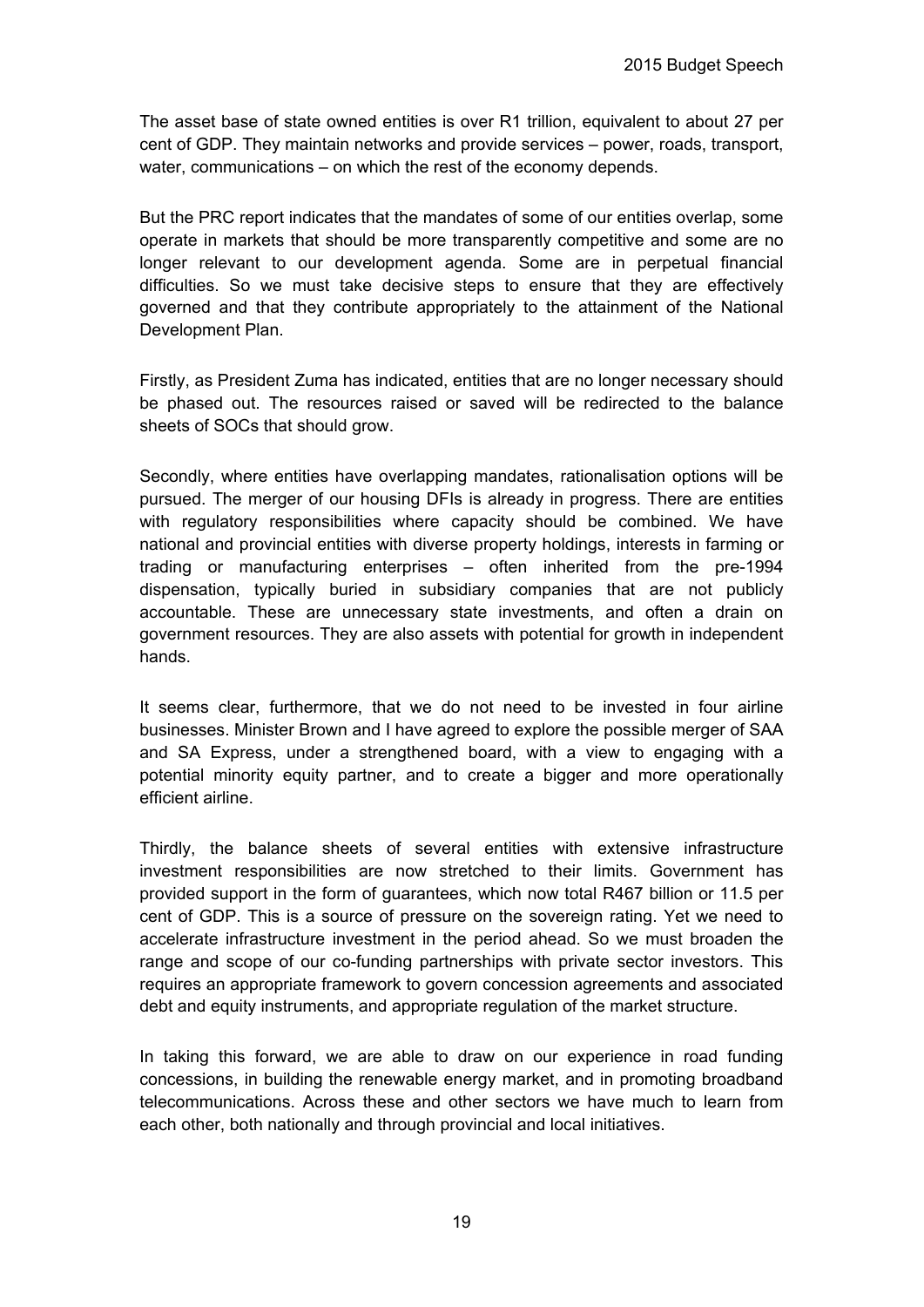Minister Brown is in discussion with Transnet's leadership on measures to accelerate private sector participation in the ports and freight rail sector. The intention is to improve efficiencies, reduce the cost of doing business and increase investment in new port facilities and inland terminals. This will complement investments that Transnet has already initiated through its Market Demand Strategy.

Our aim is to strengthen our state entities so that they can play a propulsive and dynamic role in our development. Further financial support to state-owned companies will depend on clarity of this mandate and firm resolution of governance challenges.

Our regulatory agencies have a special responsibility in this regard: in setting prices for electricity, transport and water utilities, they have to ensure that investment can continue to be financed and that costs are properly managed.

The strength of our major state-owned companies does not lie in protecting their dominant monopoly positions, but in their capacity to partner with business investors, industry, mining companies, property and logistics developers, both domestically and across global supply chains.

# **The 2016 Budget: Government's Action Plan**

Before concluding, Honourable Speaker, allow me to return to the main elements of the 2016 Budget, our spending plans and their contribution to growth and broadening development.

Our approach is to build on our strengths, directly address weaknesses and be bold where new initiatives are needed.

- The budget framework brings forward our fiscal consolidation, reducing the budget deficit to 2.4 per cent by 2018/19.
- Taxes are raised moderately, across a broad base, while limiting the impact on lower-income families.
- Personnel spending has been curtailed and cost containment measures are reinforced.
- Expenditure growth is focused on post-school education and training, economic infrastructure, social protection and health services.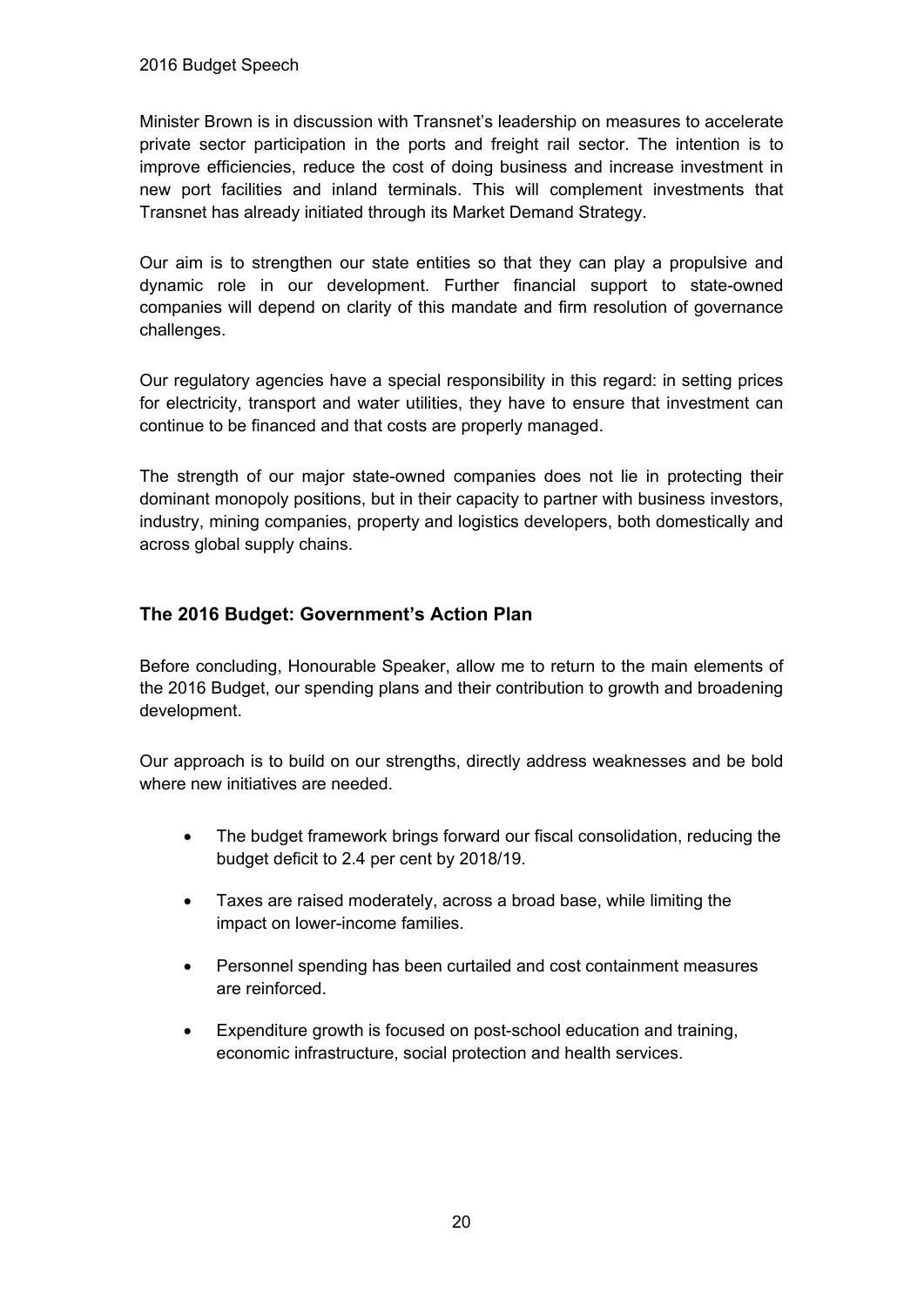### *Economic infrastructure*

Budget allocations for water infrastructure this year take into account the special needs of drought-affected areas and the need to address water losses in critical supply networks.

The Regional Bulk Infrastructure Grant programme has been allocated R15 billion over the medium-term for the construction of the bulk water and sanitation infrastructure.

Public transport improvements in our cities are again prioritised, alongside better road maintenance and rehabilitation plans.

Over the MTEF period R1.6 billion is allocated to the SA Connect broadband programme to support access in remote areas and of schools, health care facilities and government institutions.

#### *Business support and empowerment*

Steps to reduce the regulatory burden for business investors are in progress. These include the establishment of Invest South Africa as a partnership with the private sector and concerted efforts by our largest cities to reduce the administrative costs of starting businesses.

A review of business incentives has been initiated, to strengthen their impact on growth, productivity, competitiveness, trade and competitiveness.

R475 million has been reprioritised to the Department of Small Business Development for assistance to small and medium enterprises and cooperatives.

#### *Agriculture*

Programmes aimed at revitalizing agriculture include spending on small-scale farming and developing agri-parks in rural economies.

An amount of R2.8 billion is allocated over the medium term to Fetsa Tlala, a food security initiative. The Department of Agriculture, Forestry and Fisheries aims to bring 120 000 hectares of land into productive use in the period ahead, benefitting 145 000 subsistence and smallholder producers each year.

Already this year, the department of Water and Sanitation has reprioritised R502 million to deliver water, protect springs and refurbish boreholes in response to drought conditions. Funds have also been provided for feed and support for livestock farmers, and disaster relief measures. Additional drought response allocations will be made, as required, in the Adjustments Appropriation later this year.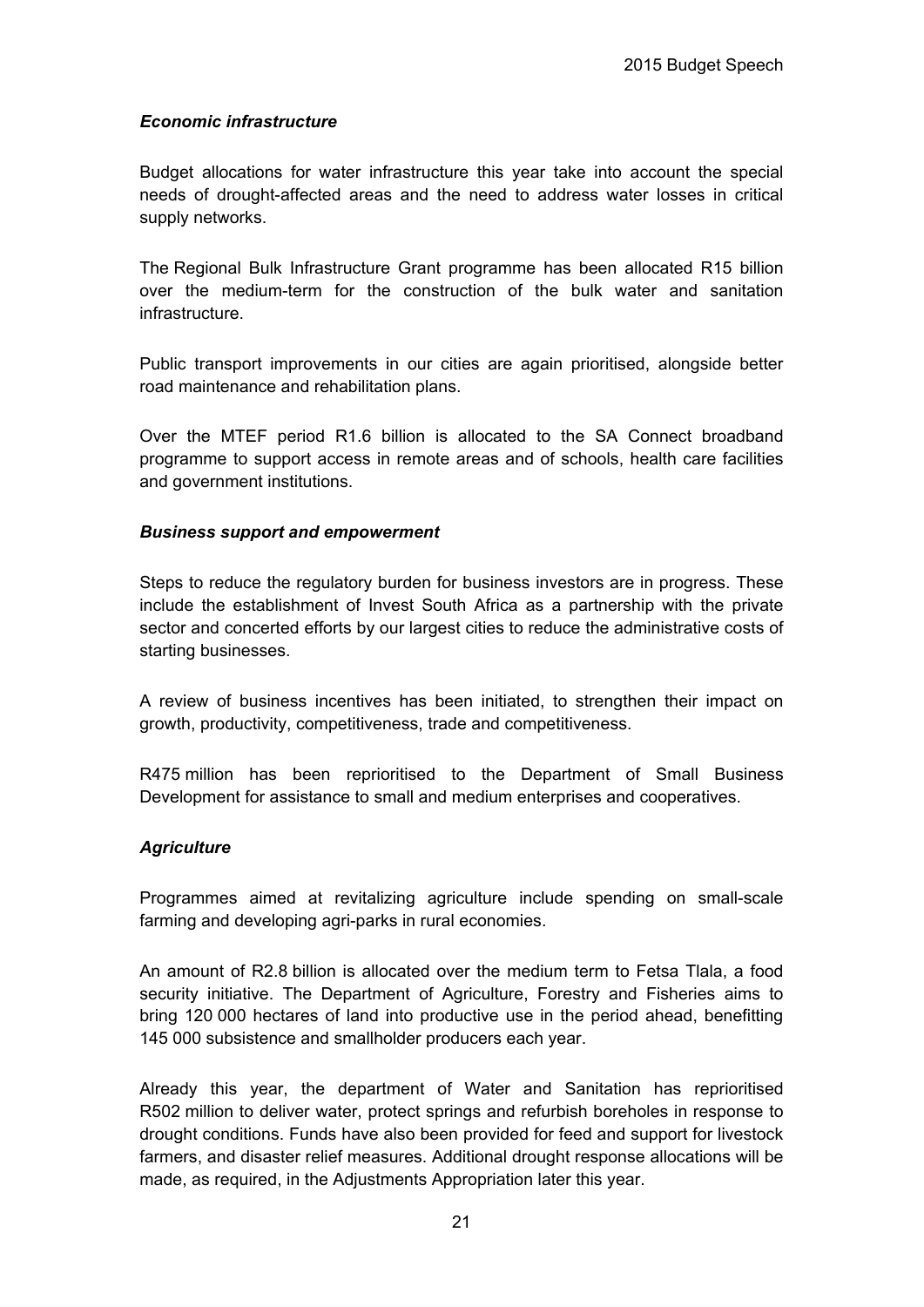# *Higher education*

An additional R16.3 billion has been allocated for higher education over the next three years. R5.7 billion of this addresses the shortfall caused by keeping fees for 2016 academic year at 2015 levels, and the carry-through costs over the MTEF period. R2.5 billion goes to the National Student Financial Aid Scheme to clear outstanding student debt, along with a further R8 billion over the medium term to enable current students to complete their studies.

# *Basic education and early childhood education*

Our expenditure on basic education will increase from R204 billion this year, to R254 billion in 2018/19. By 2018, 510 inappropriate and unsafe schools will be rebuilt, 1 120 schools will be supplied with water and 916 schools with electricity.

An additional allocation of R813 million for early childhood development is proposed to increase the number of children in ECD centres by 104 000 over the MTEF period.

# *Health and welfare services*

R4.5 billion is budgeted over the medium term for revitalizing health facilities in the eleven NHI pilot districts, and related health system reforms. An additional R740 million has been allocated to strengthen TB programmes to encourage early detection and treatment, and R1 billion for expansion of the antiretroviral treatment programme.

Additional funds are allocated for new substance-abuse treatment centres in the Northern Cape, Free State, Western Cape and North West provinces.

# *Social grant increases*

Our overall expenditure on social assistance will increase from R129 billion this year to R165 billion in 2018/19.

- The old age, disability and care dependency grants will rise by R80 to R1 500 in April 2016, and by a further R10 to R1 510 in October.
- The child support grant will rise by R20 to R350 in April and the foster care grant by R30 to R890.

# *Defence, public order and safety*

Spending on defence, public order and safety services will rise from R172 billion this year to R204 billion in 2018/19.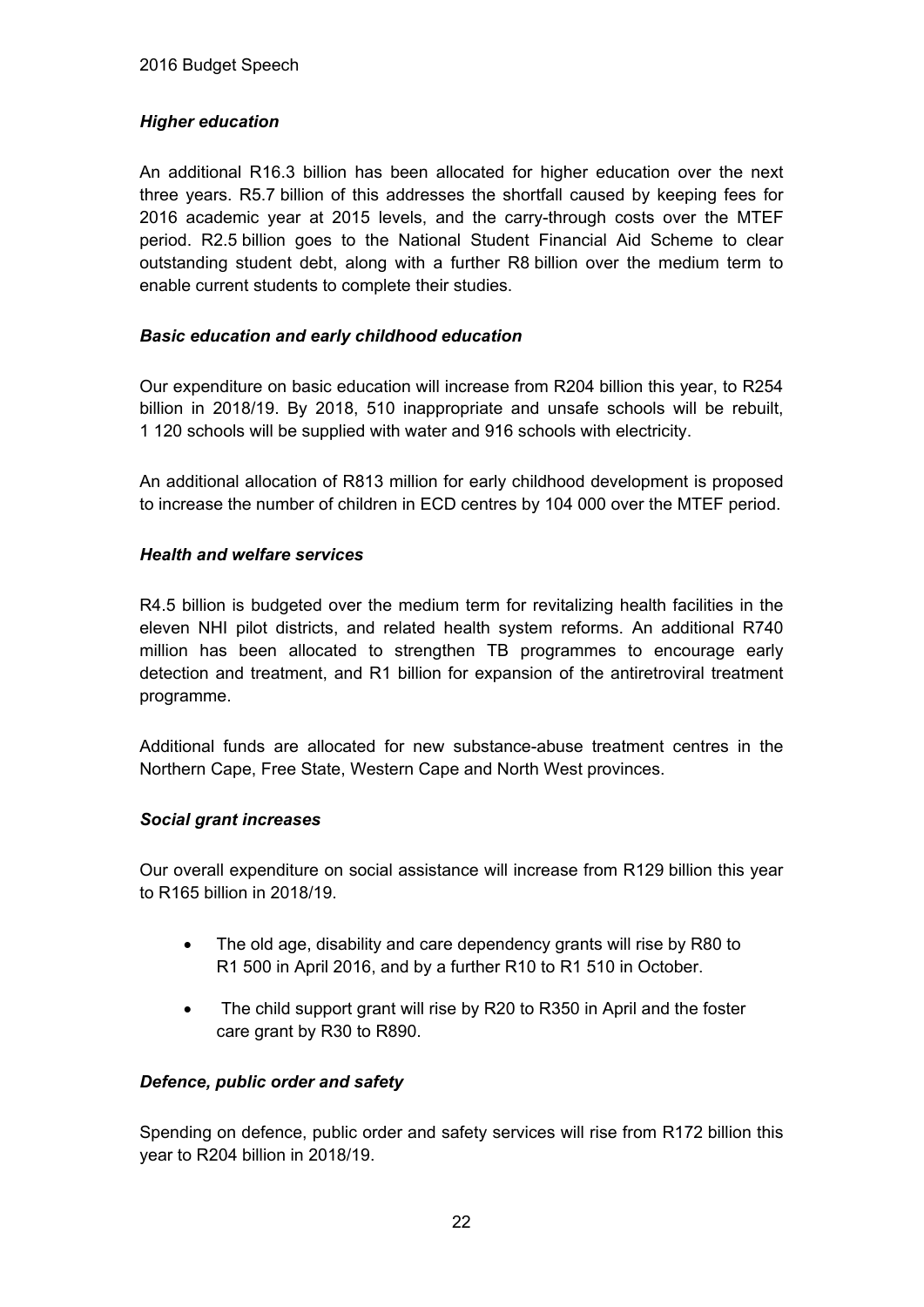Taking into account recommendations of the Farlam Commission of Inquiry, an amount of R598 million is allocated to enhancing capacity of Public Order Policing units over the MTEF period ahead. Allocations are also made to strengthen institutions supporting Constitutional democracy and to combat corruption, and to enhance the independence of the judiciary. Funds are allocated for the Information Regulator established in terms of the Protection of Personal Information Act of 2013.

### *Provincial expenditure management*

Honourable Speaker, our Constitution requires an equitable division of nationally collected revenue between national, provincial and local government.

Taking into account the current fiscal framework, the Provincial MECs for Finance have agreed to a Joint Action Plan to address expenditure management and service delivery improvement challenges.

Key measures include:

- Containment of administrative personnel expenditure while protecting education and health service staff;
- Improved revenue collection;
- Rationalisation and closure of redundant and underperforming programmes and entities;
- Intensification of cost-containment measures, in keeping with national guidelines.

# *Municipal financial management*

We are mindful that municipalities face growing pressures from both the rising cost of bulk services and rapidly growing numbers of households.

Municipal capital spending exceeded R53 billion in 2014/15.

Yet we continue to see underspending of infrastructure grants in many local authorities. A review of these grants has led to several proposals for improvement:

- Grant frameworks will in future allow for refurbishment of assets, recognising the long-term nature of municipal infrastructure.
- Water sector grants will be restructured to reduce duplication and the associated administrative burden.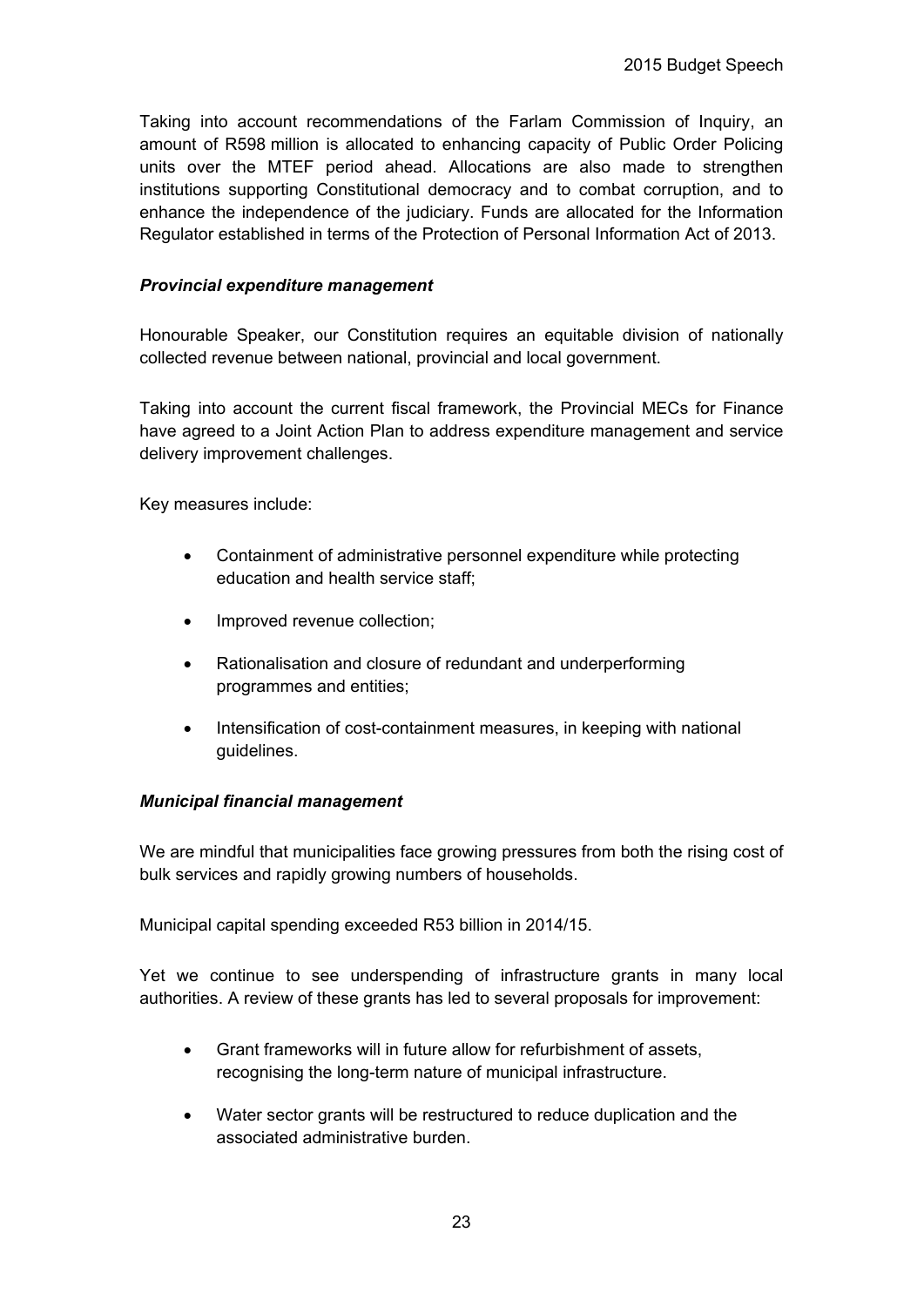- Refinements are proposed to take into account the diverse challenges of urban and rural areas, and different-sized towns and cities.
- Public transport transfers to cities will now be allocated through a formula, bringing greater certainty and sustainability to these funding arrangements.

This year brings our fourth fully democratic local government elections. In recognition of this, the National Treasury will launch a data portal to provide all stakeholders with comparable, verified information on municipal financial and non-financial performance. I hope this will further stimulate citizen involvement in local governance.

The elections will also see a significant change in municipal demarcations. The number of municipalities will be reduced from 278 to 257, with the objective of improving their viability and sustainability. Local government allocations will be revised to take account of these boundary changes and over R400 million is allocated over the next two years to assist with the transition.

The "Back to Basics" programme launched in 2014, aimed at improving service delivery performance of municipalities, is entering its second phase of implementation. It involves active monitoring of performance in governance and service delivery, support to struggling municipality and stronger accountability measures.

# *Investment in cities and urban networks*

Cities are already taking steps to encourage higher land use density and inner city redevelopment, under the authority of the new Spatial Planning and Land Use Management Act. This will unlock significant further private sector development potential across our cities, focussed on strategic corridors.

Bus rapid transit systems are operational and expanding in Johannesburg, Tshwane, Cape Town and George, and will be extended to Ekurhuleni and eThekwini this year. About R6 billion is allocated to this programme in 2016/17. Improvements to rail rolling stock and infrastructure will begin to improve the daily travel experience for commuters.

Associated with these transport investments, over 90 integrated land development projects valued at more than R130 billion are in progress to reshape our cities in partnership with the private sector.

• In eThekwini, the Cornubia node comprises 25 000 housing units. An inner city regeneration programme is also underway, including projects at Bridge City, Centrum, the Point and the interconnecting corridor.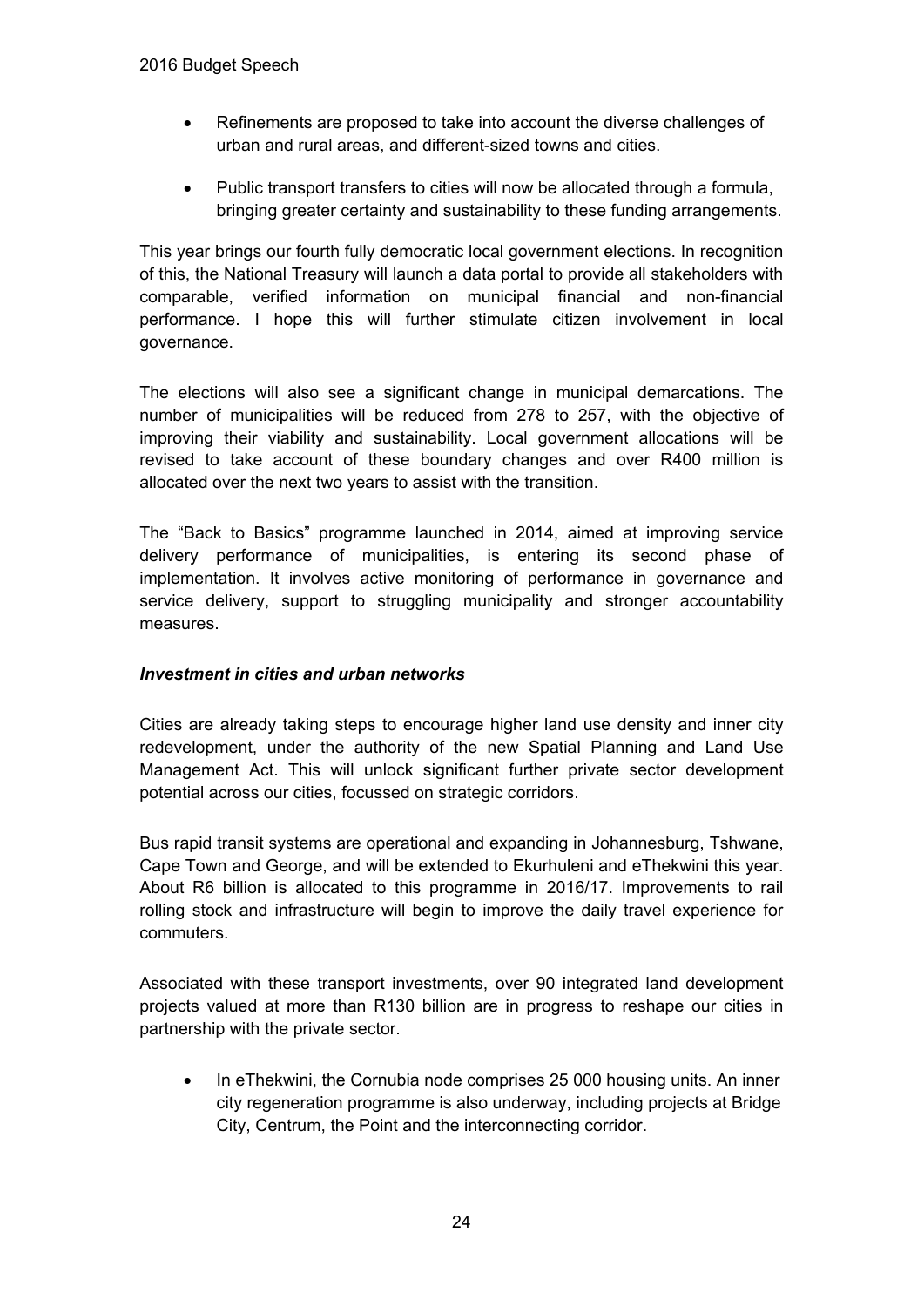- In the Tembisa Corridor in Ekurhuleni, R6.5 billion in public investment will leverage R8 billion in private sector investment to deliver housing, commercial and office facilities.
- In Cape Town, the N2 Gateway housing programme is continuing, together with redevelopment of the Voortrekker Road Corridor, Conradie Hospital, the Athlone Power Station and other sites.
- In Tshwane, investments are focused on the Mabopane Station Hub which is the gateway to the north for more than 150 000 passengers a day and has an informal market accommodating approximately 2500 traders.
- In Manguang, the R2.6 billion mixed use Airport Development Node is in construction. An inner city residential development is planned and the Vista Park and Brandkop projects will yield over 8 500 housing units at a total development cost of over R1.9 billion.
- In Johannesburg, the "Corridors of Freedom" connecting Soweto, Alexandra, Sandton and the Johannesburg CDB bring together public transport improvements, social amenities and partnerships with property developers to increase settlement densities and improve social mobility.

# **Growth, Inclusion and Social Cohesion**

Honourable Speaker, our economic imperative is to ignite inclusive growth.

This is central for jobs, for lowering debt, for delivering services and building infrastructure for a  $21<sup>st</sup>$  century economy. Let us chart a new course for the economy and well-being of all South Africans, particularly for those hardest hit by unemployment – the low-skilled and the youth. This is not only crucial to address social imbalances and inequality, it is also fundamental to encouraging investment.

The recent tremors felt by emerging markets are a warning that we need to take corrective steps urgently or we will be worse off. At the same time, we need to move forward to mobilise the resources and capacity of all our people, large and small enterprises, civil society organisations and public-private partnerships.

The joint actions we need will not always be easy. All too often, bureaucrats and businesspeople speak past each other; the needs of the young are not the same as those of the elderly; the rhythms of the township differ from those of the suburb. Race, class and language differences interfere with progress, even when we have shared aspirations. We need to bridge these divides.

Yet we are resilient, we are committed, we are resourceful.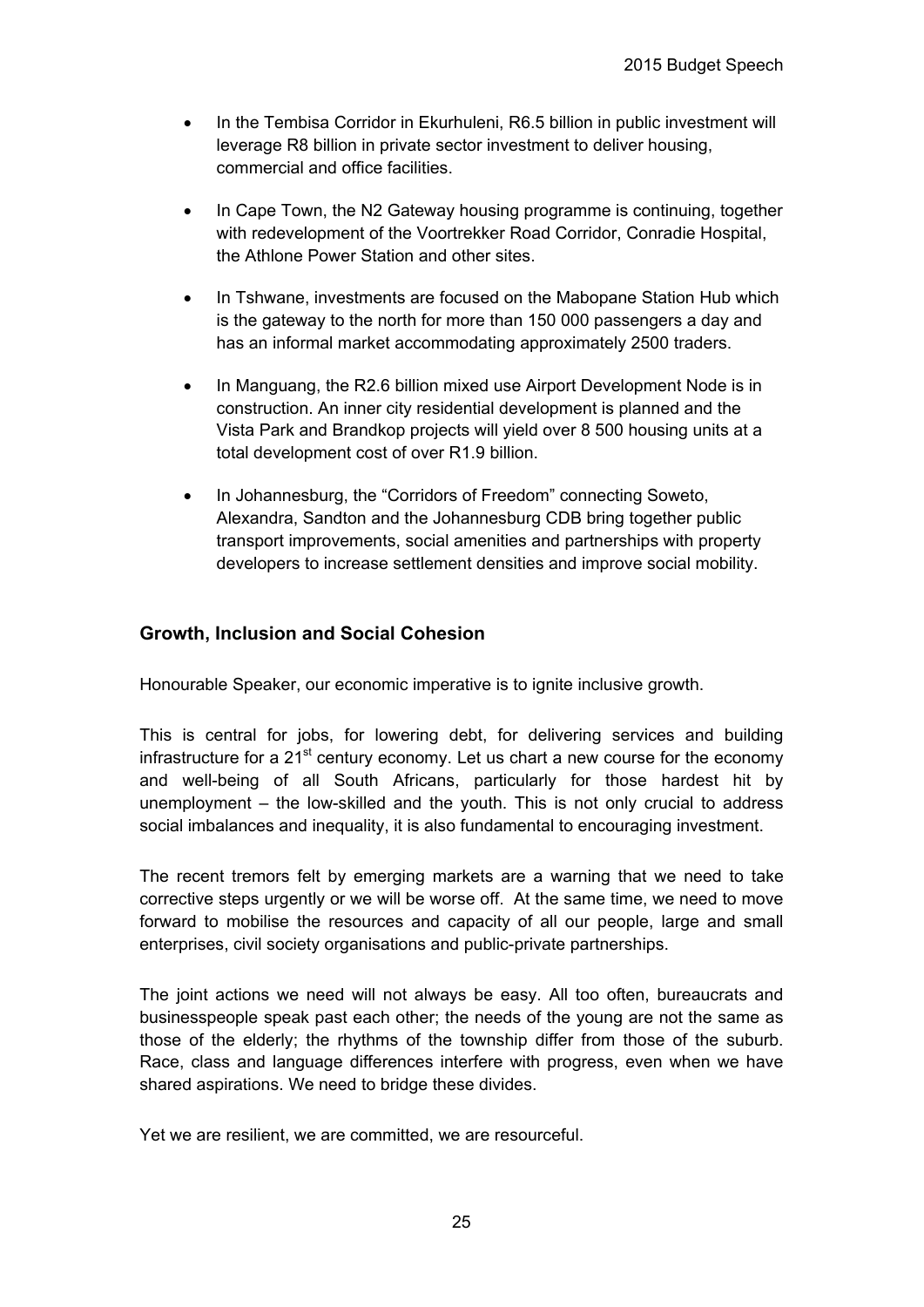We can turn today's adversity into opportunities.

We can address the weaknesses that create policy uncertainty, we can build on the strengths that are our resource base, our institutions and our workforce. We can do things differently where we need to innovate.

We have avoided reckless policies which might have dragged us into recession or reversed the capital flows we need. We have a sound macroeconomic and fiscal framework, and the will to work together for faster and inclusive growth.

Allow me to thank you, Mister President and Minister Deputy President, for your leadership and support. I must also thank Cabinet colleagues for your contributions to addressing the challenges before us.

Members of the Ministers' Committee on the Budget, including Deputy Minister Jonas, have provided sterling support.

I thank our Provincial Premiers and Finance MECs, and Municipal Mayors, who share our fiscal and financial responsibilities.

Please join me in expressing appreciation to:

- Director-General Lungisa Fuzile and officials of the National Treasury;
- Governor Kganyago, the Deputy Governors and staff of the South African Reserve Bank;
- Commissioner Moyane and staff of the South African Revenue Service;
- Commissioners and staff of the Financial and Fiscal Commission;
- The Chairpersons, Boards, Chief Executive Officers and staff of the DBSA, the Land Bank, the Public Investment Commission, the Financial Services Board, the Financial Intelligence Centre and the Government Pension Administration Agency;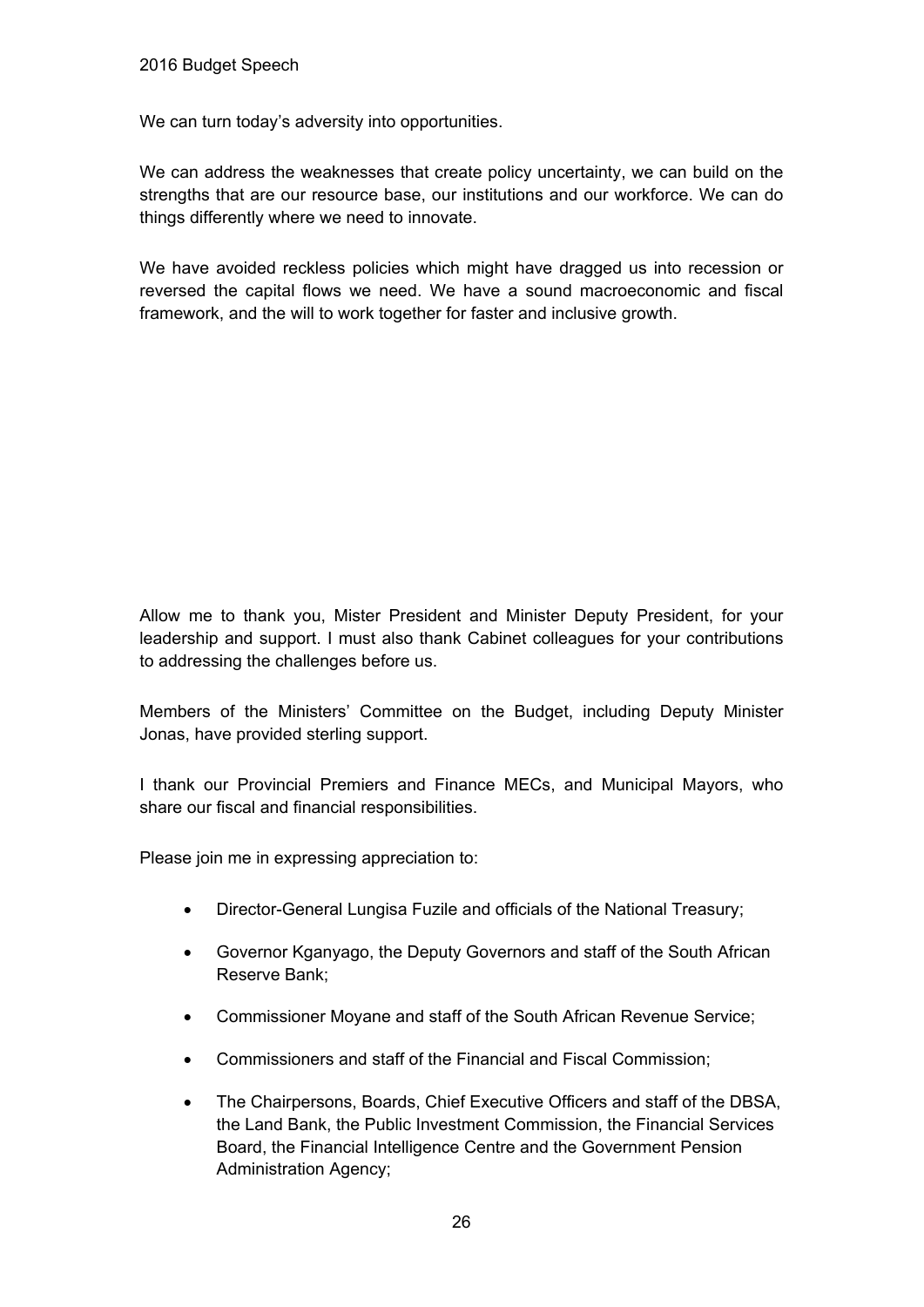- The staff and constituency representatives of NEDLAC, and particularly its Public Finance Chamber, and
- Judge Dennis Davis and members of the Tax Committee.

I am especially grateful to the chair of the finance committee, the honourable Carrim, acting chair of the appropriation committee, honourable Gcwabaza and chairs of the select committee on finance and appropriation, honourable de Beer and honourable Mohai, who have responsibility for facilitating the consideration of the Division of Revenue Bill and the Appropriation Bill, and the revenue bills which will be tabled later in the year.

We are resilient. We are committed. We are resourceful.

Looking back on his extraordinary life of resilience, and of commitment, former President Mandela said this: *"I am fundamentally an optimist. Whether that comes from nature or nurture I cannot say. Part of being optimistic is keeping one's head pointed toward the sun, one's feet moving forward. There were many dark moments when my faith in humanity was sorely tested, but I would not and could not give myself up to despair. That way lays defeat and death."*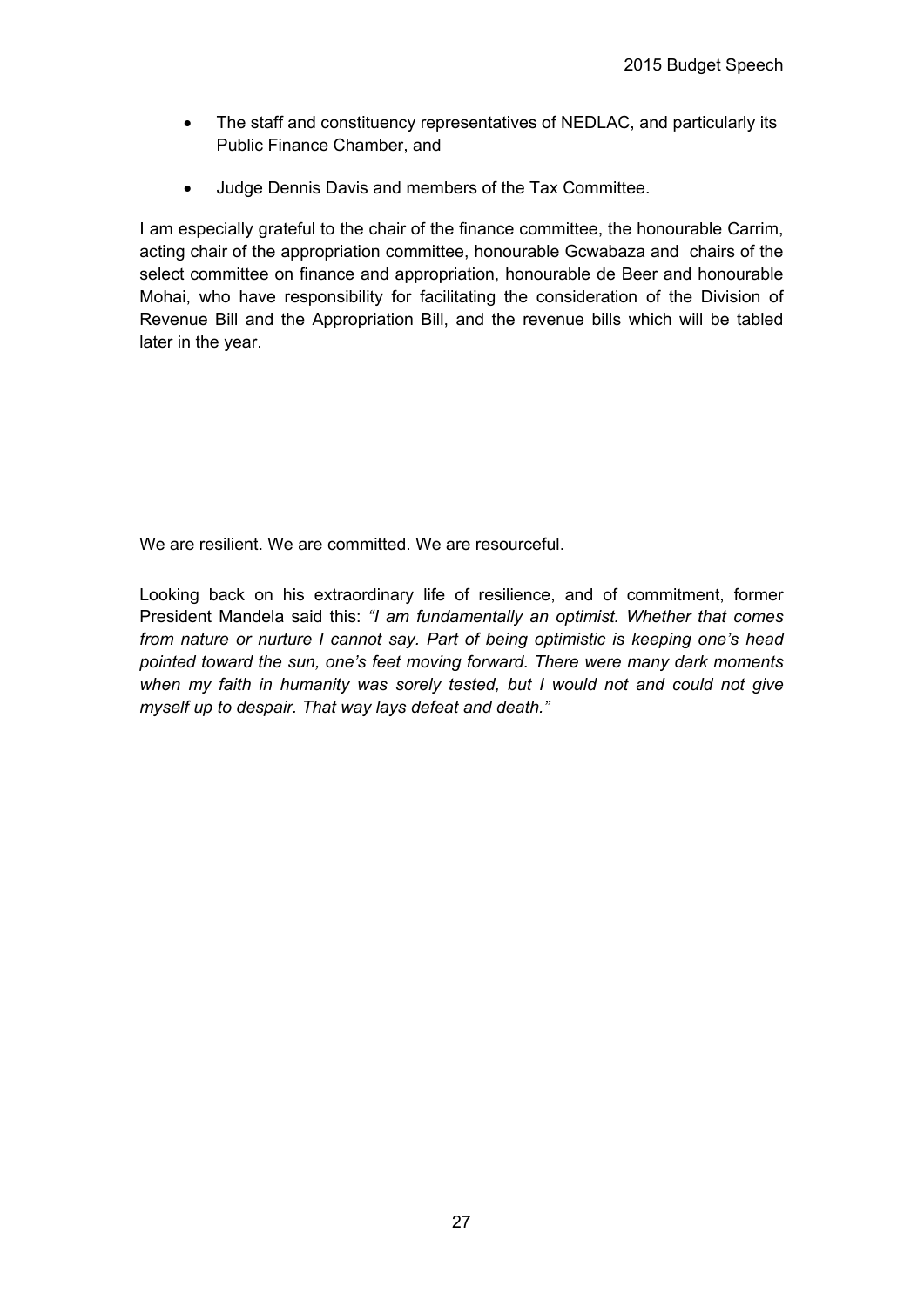#### **Summary of the national budget**

|                                                                                                                                                                                          | 2015/16                                           |                                                | 2016/17                                        | 2017/18                                           | 2018/19                                         |
|------------------------------------------------------------------------------------------------------------------------------------------------------------------------------------------|---------------------------------------------------|------------------------------------------------|------------------------------------------------|---------------------------------------------------|-------------------------------------------------|
|                                                                                                                                                                                          | <b>Budget</b><br>estimate                         | Revised<br>estimate                            | <b>Budget</b><br>estimate                      | <b>Medium-term estimates</b>                      |                                                 |
| R million                                                                                                                                                                                |                                                   |                                                |                                                |                                                   |                                                 |
| <b>REVENUE</b>                                                                                                                                                                           |                                                   |                                                |                                                |                                                   |                                                 |
| Estimate of revenue before tax proposals                                                                                                                                                 |                                                   |                                                | 1 169 798                                      |                                                   |                                                 |
| Budget 2016/17 proposals:                                                                                                                                                                |                                                   |                                                |                                                |                                                   |                                                 |
| Tax proposals after fiscal drag 2016/17:                                                                                                                                                 |                                                   |                                                | 4 9 9 0                                        |                                                   |                                                 |
| Personal income tax<br>Adjustment in personal income tax structure<br>Adjustment to medical tax credits<br>Capital gains tax                                                             |                                                   |                                                | $-5650$<br>$-5500$<br>$-1100$<br>950           |                                                   |                                                 |
| <b>Business income tax</b><br>Capital gains tax                                                                                                                                          |                                                   |                                                | 1 000<br>1 000                                 |                                                   |                                                 |
| Taxes on property<br>Transfer duty rate increase                                                                                                                                         |                                                   |                                                | 100<br>100                                     |                                                   |                                                 |
| <b>Indirect taxes</b><br>Increase in general fuel levy<br>Increase in excise duties on tobacco products<br>Increase in alcoholic beverages<br>Other                                      |                                                   |                                                | 9084<br>6 800<br>767<br>1517<br>456            |                                                   |                                                 |
| Estimate of revenue after tax proposals<br>Percentage change from previous year                                                                                                          | 1 049 291                                         | 1 074 519                                      | 1 161 996<br>8.1%                              | 1 264 305<br>8.8%                                 | 1 388 698<br>9.8%                               |
| <b>EXPENDITURE</b>                                                                                                                                                                       |                                                   |                                                |                                                |                                                   |                                                 |
| Direct charges against the National Revenue Fund                                                                                                                                         | 537 847                                           | 545 725                                        | 590 923                                        | 638 900                                           | 686 015                                         |
| Debt-service costs<br>Provincial equitable share<br>General fuel levy sharing with metropolitan municipalities<br>Skills levy and sector education and training authorities<br>Other $1$ | 126 440<br>382 673<br>10 659<br>14 690<br>3 3 8 4 | 129 111<br>386 500<br>10 659<br>15 800<br>3655 | 147 720<br>410 699<br>11 224<br>17 640<br>3641 | 161 927<br>441 831<br>11 785<br>19 687<br>3 6 6 9 | 178 556<br>469 051<br>12 4 69<br>22 057<br>3882 |
| Appropriated by vote                                                                                                                                                                     | 679 498                                           | 701 592                                        | 721 148                                        | 772 312                                           | 821 230                                         |
| Current payments<br>Transfers and subsidies<br>Payments for capital assets<br>Payments for financial assets                                                                              | 194 727<br>464 572<br>16829<br>3 3 7 1            | 195 307<br>461 086<br>16 404<br>28 7 95        | 208 440<br>493 398<br>14 40 8<br>4 9 0 2       | 218 079<br>536 200<br>13 0 13<br>5019             | 229 893<br>572 519<br>13773<br>5 0 4 5          |
| Provisional allocation not assigned to votes                                                                                                                                             |                                                   |                                                | 267                                            | 489                                               | 17 789                                          |
| Plus:<br>Contingency reserve                                                                                                                                                             | 5 0 0 0                                           | ۳                                              | 6 0 0 0                                        | 10 000                                            | 15 000                                          |
| <b>Estimate of national expenditure</b><br>Percentage change from previous year                                                                                                          | 1 222 345                                         | 1 247 317                                      | 1 318 338<br>5.7%                              | 1 421 701<br>7.8%                                 | 1 540 035<br>8.3%                               |
| 2015 Budget estimate of expenditure<br>Increase / decrease (-)                                                                                                                           |                                                   | 1 222 345<br>24 973                            | 1 309 944<br>8 3 9 4                           | 1 420 862<br>838                                  |                                                 |
| Gross domestic product                                                                                                                                                                   | 4 191 752                                         | 4 073 218                                      | 4 388 417                                      | 4 750 724                                         | 5 161 330                                       |

1) Includes direct appropriations in respect of the salaries of the President, Deputy President, judges, magistrates, members of Parliament, and<br>National Revenue Fund payments (previously classified as extraordinary paymen